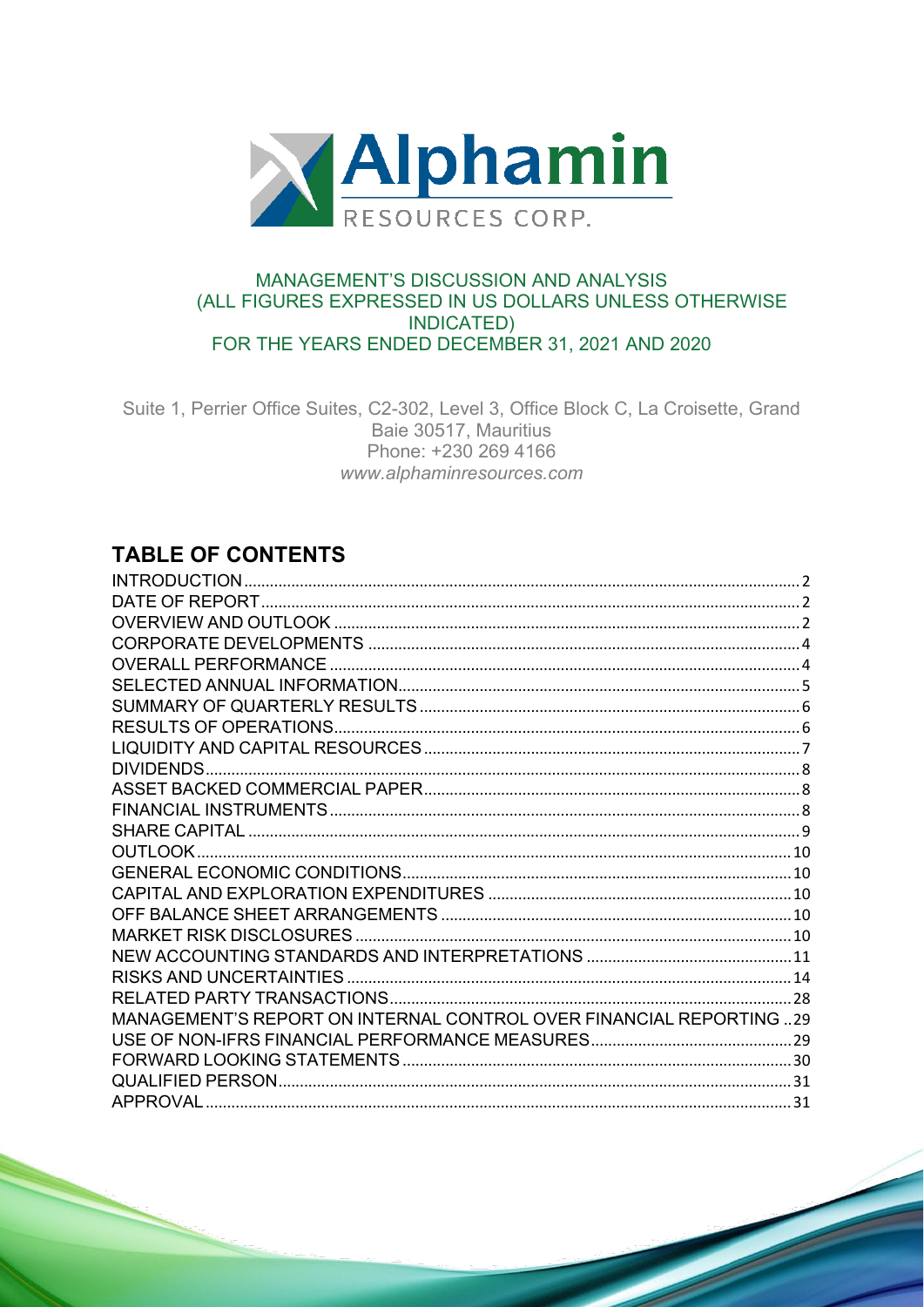

## <span id="page-1-0"></span>**INTRODUCTION**

This Management's discussion and analysis (MD&A) of the financial position and results of operations of Alphamin Resources Corp. ("Alphamin," or the "Company") should be read in conjunction with the audited annual consolidated financial statements of the Company and the notes thereto for the years ended December 31, 2021 and December 31, 2020. In this discussion and analysis, unless the context otherwise dictates, a reference to the Company refers to Alphamin Resources Corp. and its subsidiaries.

This discussion and analysis contains forward-looking statements. Please refer to the cautionary language under Forward-Looking Statements within this report.

# <span id="page-1-1"></span>**DATE OF REPORT**

This MD&A is prepared as of March 7, 2022. All amounts in the financial statements and this MD&A are expressed in United States dollars ("\$") unless indicated otherwise.

# <span id="page-1-2"></span>**OVERVIEW AND OUTLOOK**

### **2021 FINANCIAL AND OPERATIONAL HIGHLIGHTS (YEAR AND QUARTER ENDED DECEMBER)**

- **EBITDA1 of \$198.6m**, up 241% year on year (**Record Q4 EBITDA of \$74,3m**)
- Contained **tin production of 10,969 tons**, up 6% (**Q4: 3,114 tons**)
- **Net cash position of \$68.2m**, an improvement of \$128m from the prior year
- $\checkmark$  F2021 average tin price achieved of \$30,629/t compared to the current price of \$46,500/t (Q4: \$38,432/t)
- **FY2021 dividend of CAD\$0.03 cents per share** paid in February 2022
- **Mpama South maiden resource and positive preliminary economic assessment** announced

| <b>Description</b>            | <b>Units</b> |                                             | Actual                                      |          |                                           |                                    |          |  |  |
|-------------------------------|--------------|---------------------------------------------|---------------------------------------------|----------|-------------------------------------------|------------------------------------|----------|--|--|
|                               |              | Quarter<br>ended<br><b>December</b><br>2021 | Quarter<br>ended<br><b>December</b><br>2020 | Variance | Year ended<br><b>December</b><br>31, 2021 | Year ended<br>December 31,<br>2020 | Variance |  |  |
| Tons Processed                | Tons         | 107,981                                     | 93,560                                      | 15%      | 416,173                                   | 366,634                            | 14%      |  |  |
| Tin Grade Processed           | $%$ Sn       | 3.9                                         | 4.2                                         | $-8%$    | 3.6                                       | 3.9                                | $-10%$   |  |  |
| <b>Overall Plant Recovery</b> | %            | 75                                          | 74                                          | 1%       | 74                                        | 71                                 | 4%       |  |  |
| Contained Tin Produced        | Tons         | 3,114                                       | 2,898                                       | 7%       | 10,969                                    | 10,319                             | 6%       |  |  |
| <b>Contained Tin Sold</b>     | Tons         | 3,056                                       | 2,306                                       | 33%      | 11,521                                    | 11,474                             | $0\%$    |  |  |
| Tin price achieved            | \$/ton sold  | 38,432                                      | 18,497                                      | 108%     | 30,629                                    | 16,336                             | 87%      |  |  |
| EBITDA <sup>1</sup>           | \$'000       | 74.347                                      | 16,748                                      | 344%     | 198,592                                   | 58,302                             | 241%     |  |  |
| Net cash/(debt)               | \$'000       | 68.233                                      | (59,909)                                    | $-214%$  | 68,233                                    | (59,909)                           | $-214%$  |  |  |
| AISC <sup>1</sup>             | \$/ton sold  | 15,117                                      | 11,384                                      | 33%      | 14,173                                    | 11,469                             | 24%      |  |  |

**Production and Financial Summary for the quarter and year ended December 2021\***

*\* Figures in the table are for 100% of the Bisie Tin project. The Company owns an 84.14% indirect interest in the project.*

<sup>1</sup> This is a non-GAAP financial measure, is not standardized and may not be comparable to similar financial intervalsed and may not be comparable to similar financial measures of other issuers. See "Use of Non-IFRS Financial Performance Measures" below for a further explanation of this performance metric and how it is calculated.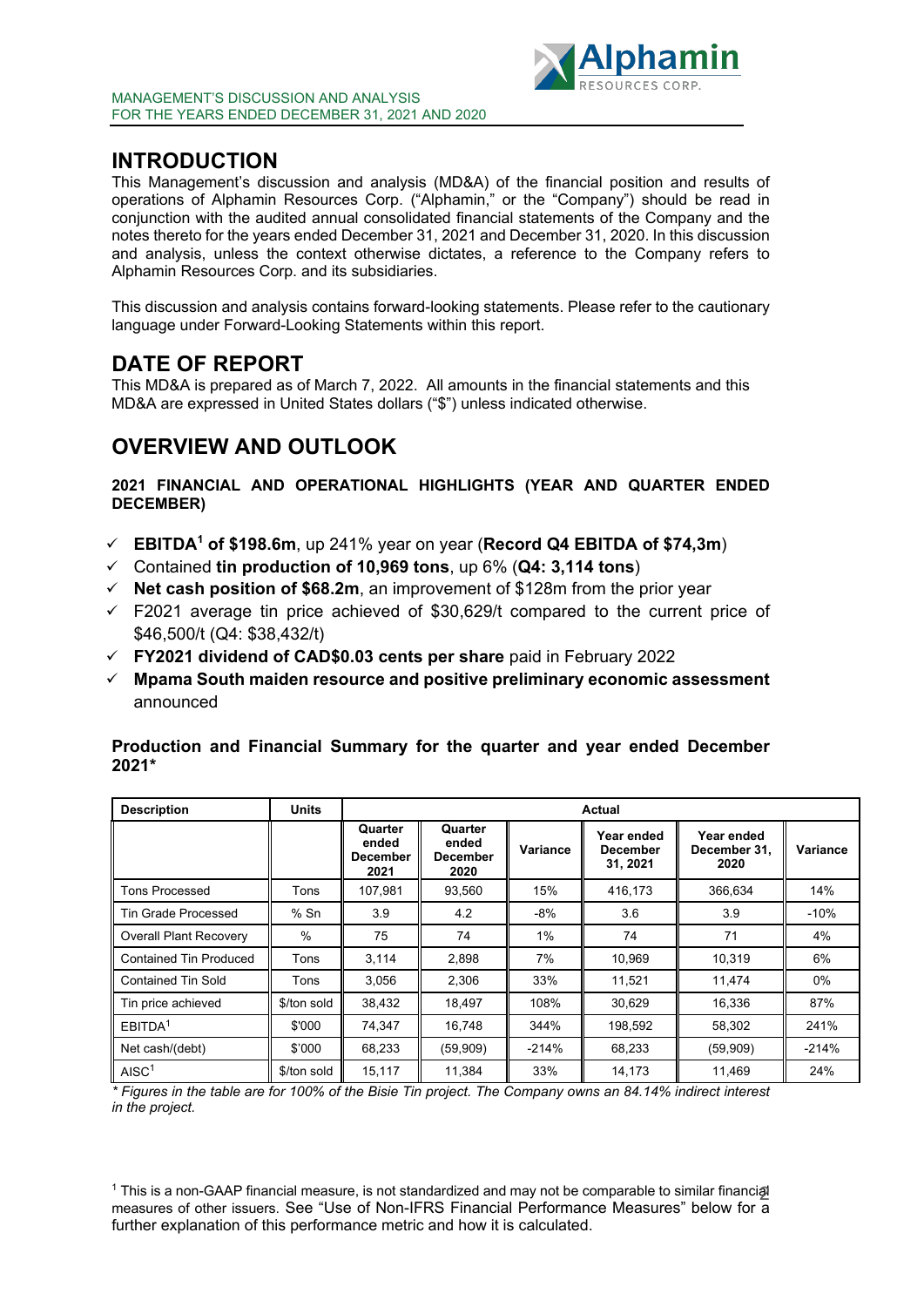#### **OUR BUSINESS**

Alphamin's primary business is the extraction and sale of tin concentrate from the Bisie Tin mine in the Democratic Republic of the Congo ("DRC"). The Company achieved commercial production on September 1, 2019. The Bisie Tin mine occurs within Permis de Exploitation (Mining Permit) PE13155, along with 3 research permits granted to Alphamin's DRC-registered subsidiary, Alphamin Bisie Mining SA ("ABM"). ABM is an 84.14% indirect controlled subsidiary of Alphamin, with the remaining 15.86% owned by the DRC government (5%) and the Industrial Development Corporation of South Africa Ltd ("IDC") (10.86%). All tenements are located within the Walikale District, North Kivu Province of the east-central DRC and lie within one of the world's principal gold and tin metallogenic provinces. The shares of Alphamin are listed on the TSX Venture Exchange ("TSX.V" - symbol AFM) in Canada, and the Johannesburg Stock Exchange AltX (symbol APH) in South Africa. For further details on the Company, readers are referred to the Company's website (www.alphaminresources.com) and to Canadian regulatory filings on SEDAR at www.sedar.com.

#### **OPERATIONAL REVIEW – YEAR ENDED DECEMBER 2021**

2021 marked the second full year of production at the Bisie Tin mine. During the year, the Company produced 10,969 tons of payable tin, up 6% from the prior year. The tin grade of material processed during 2021 was 10% below the previous year. Mined tin grades were negatively impacted during the months of June and July 2021 due to a localised area of lower than expected grades and sub-optimal mining practices. Improved underground mining practices relating to stope planning, delineation and blasting resulted in better grade control from August 2021 onward with an average tin grade of 3.8% processed during the five months ended December 2021. Waste development is now well ahead of current mining areas providing flexibility in blending high- and low-grade areas for a more consistent grade profile.

Sales for the year of 11,521 tons contained tin exceeded production as we cleared the backlog at the start of the year. Outbound logistics conditions have improved year-on-year with sales tracking production reasonably well.

Significant capital was allocated to expansion projects which to date have resulted in the successful commissioning of the fine tin processing plant and announcement of a maiden resource and results of a preliminary economic assessment for the Mpama South deposit.

Contained tin production guidance for the financial year ending December 2022 is 12,000 tons.

To date, the Covid-19 pandemic has not had a material impact on the performance of the Company.

#### **OPERATIONAL REVIEW – QUARTER ENDED DECEMBER 2021**

Contained tin production of 3,114 tons was 10% above the previous quarter ended September 2021. Contained tin sales of 3,056 tons increased 13% from the prior quarter.

EBITDA of US\$74.3m for Q4 2021 is 38% higher than the EBITDA for the previous quarter of US\$53.7m as a result of increased tin production and sales volumes, together with a higher average tin price achieved of US\$38,432/t (Current tin price: ~US\$46,500/t).

The Group Net Cash position as at 31 December 2021 increased by US\$67m from the prior quarter.

### **GROWTH INITIATIVES – YEAR ENDED DECEMBER 2021**

Construction and commissioning of the new fine tin recovery plant was completed in June 2021 at a cost of \$5m. This plant has increased overall processing recoveries.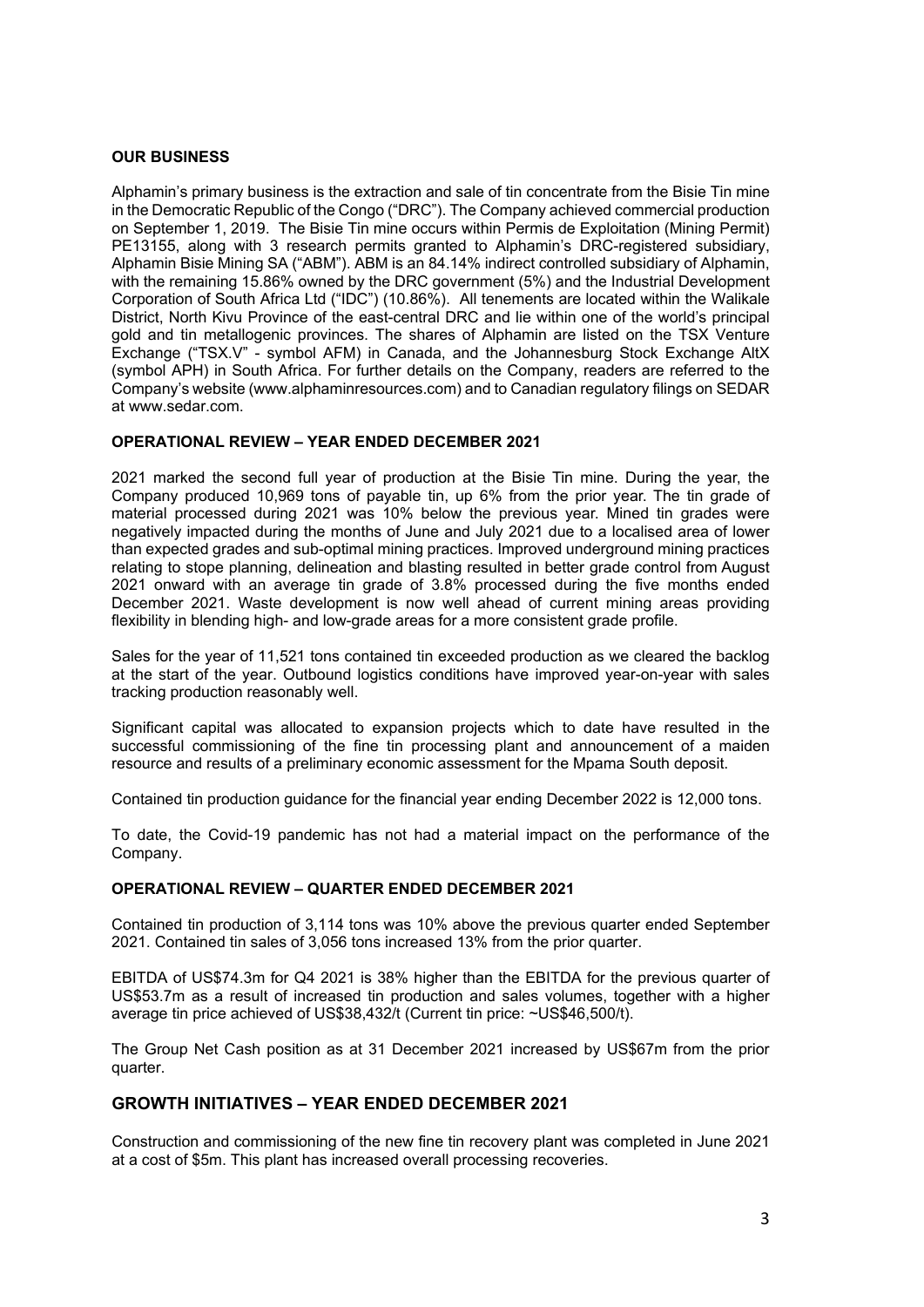The Company allocated \$10.5m towards exploration drilling during 2021 and expects to spend approximately \$17m in 2022 with the aim of further increasing the resource base.

Drilling at the Mpama South deposit, adjacent to the current processing facility, re-commenced in December 2020. Drilling progressed well with over 33,000m (119 holes) completed to date. On 7 March, 2022 a maiden Mineral Resource and results of a preliminary economic assessment were released covering the first 79 holes of assay results, with significant tin intercepts found in subsequent drilling likely to result in updated resource statements during the year. The maiden Mineral Resource was estimated at 0.83Mt @ 2.58% Sn for 21.5kt contained tin in the Indicated category and 1.95Mt @ 2.52% Sn for 49.1kt contained tin in the Inferred category, making it the second highest grade publicly disclosed resource globally and one of the largest by contained tin.

Extension drilling at the Mpama North mine re-commenced in July 2021. Drilling has progressed well with over 11,000m (22 holes) completed to date. The first drillholes showed increased structural complexity associated with a northeast-southwest cross-cutting fault which had constrained the Deeps target to smaller extents than originally planned. After revising the model and drilling approach, several high-grade intercepts of visual cassiterite were intersected east of the fault subsequently as well as west of the fault in the shallower Oso target. Drilling continues in 2022 to close out what is left of the Deeps target, the shallow Oso target as well as the down Dip eastern side of Mpama North, which still remains open. One hole in particular, MND011, returned some of the best results to date with 19.6 metres @ 17.16% Sn.

Further, the 14km long Bisie Ridge, hosting both Mpama North and South, has a plethora of anomalous geochemical targets for follow up and lies entirely within Alphamin's tenements. In this regard, the Company has identified multiple drill targets for 2022 (in addition to ongoing Mpama North and Mpama South drilling). Drilling commenced in early 2022 on the Marouge target with encouraging signs that the lithological sequence is similar to Mpama North and South and that alteration (often associated with mineralisation) is present.

### <span id="page-3-0"></span>**CORPORATE DEVELOPMENTS**

On November 9, 2021 the Company announced a decision to initiate a strategic review to explore alternatives with a view to maximising shareholder value (the "Strategic Review"). Such strategic alternatives may include, but are not limited to, fast-tracking the Company's expansion and lifeof-mine extension potential, balance sheet restructuring including revenue prepayments and streaming, shareholder distributions or a corporate merger or sale transaction. The Company has not established a definitive timeline to complete the Strategic Review and no decisions related to any strategic alternative have been reached at this time. There can be no assurance that any strategic transaction or transactions will result from the Strategic Review.

Following an Independent International Conference on the Great Lakes Region (ICGLR) Third Party Audit during 2021, the Company's 84,14% subsidiary, ABM, received the final audit report from the ICGLR Audit Committee on 1 March 2022, which established ABM's Exporter Status as Green. The audit report concluded that ABM met their obligations as defined by the ICGLR Regional Certification Mechanism and no Red or Yellow Status Criteria for Conflict, Human Rights or Formality and Transparency were identified. The ICGLR is an inter-governmental organization of the countries in the African Great Lakes Region. It is responsible for oversight of conflict free minerals legislation. Alphamin's green status is for a period of three years to March 2025.

On March 4, 2022, Mr Boris Kamstra resigned as a non-executive director of the Company. The Company would like to thank Mr. Kamstra for his contribution and wish him well in the future.

## <span id="page-3-1"></span>**OVERALL PERFORMANCE**

Net Profit before taxes for the year ended December 31, 2021 amounted to \$132,125,567 (2020: Net Loss before taxes \$725,310).

The primary factor in the significant increase related to the tin price achieved, which increased by 108% to \$38,432 in 2021 from \$18,497 in 2020. Tin prices have strengthened further post year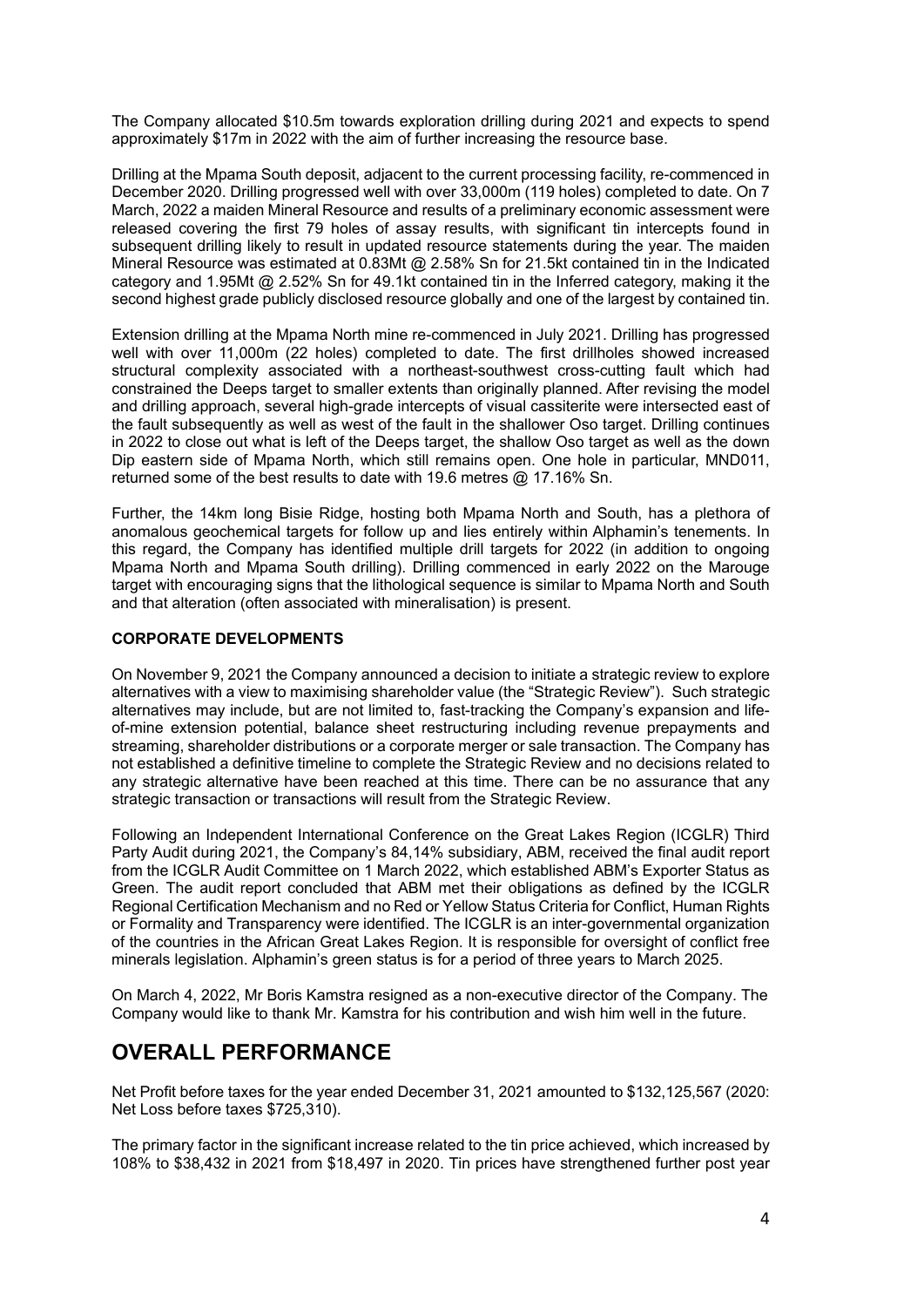end and have averaged of \$40,000/t to date in 2022. The Company does not hedge and further increases and decreases in tin price would affect results accordingly.

## **OPERATING ACTIVITIES**

During the year ended December 31, 2021, the Company processed 416,173 (2020: 366,634) tons of ore and produced 10,969 tons (2020: 10,319 tons) of tin contained in concentrate.

Overall processing recoveries increased from 71% to 74% largely as a result of the commissioning of the fine tin recovery plant in mid-2021.

Tin contained in concentrate sales during the year of 11,521 tons exceeded production of 10,969 tons by 552 tons. This included clearing a backlog of concentrate stocks resulting from heavy rains in Q4, 2020.

# <span id="page-4-0"></span>**SELECTED ANNUAL INFORMATION**

The following information has been extracted from the Company's annual financial statements for each of the three most recently completed financial years.

| For the Years Ended:                             |                      | 31-Dec-21 | 31-Dec-20 | 31-Dec-19 |
|--------------------------------------------------|----------------------|-----------|-----------|-----------|
| Total revenue                                    | \$'000               | 352.883   | 187.445   | 27,221    |
| Net profit/(loss) attributable to equity holders | \$'000               | 48.205    | (8,835)   | 4,979     |
| Net profit/(loss) per share, basic               | US\$ cents per share | 4.03      | (0.83)    | 0.59      |
| Net profit/(loss) per share, diluted             | US\$ cents per share | 3.75      | (0.83)    | 0.48      |
| Cash and cash equivalents                        | \$'000               | 90.640    | 6.558     | 5,941     |
| Total assets                                     | \$'000               | 421,150   | 297,721   | 318,572   |
| Total debt including lease liabilities           | \$'000               | (22, 407) | (66, 467) | (95, 511) |
| <b>EBITDA</b>                                    | \$'000               | 198.592   | 58.302    | 8,453     |
| Cash dividends declared per share                | CAD cents per share  | 0.03      |           |           |

Operating profit for the year increased by \$143m to \$168.3m due to higher production and tin prices achieved. The tin price achieved for 2021 of \$30,629 was 87% higher than 2020.

Profit before tax of \$132.1m compared to a loss of \$725k in 2020, which included a significant increase in warrant charges (up \$18m to \$26m in 2021) resulting from the revaluation of the warrant liability due to the increased share price. Warrant charges will reduce in 2022 as all remaining warrants were exercised in January 2022 from which point the Company does not anticipate having any further warrants in issue. The Company benefitted from a reduced interest expense down 46% to \$8.3m from \$15.6m the previous year, as a result of paying down senior debt during the year and relinquishing the expensive in-country financing facility from the Company's tin concentrate customer.

Net income for the year increased from a loss of \$7.86m in 2020 to a profit of \$63.6m in 2021. The 2021 total tax charge of \$68.5m included \$23.9m of deferred tax charges related to utilization of assessed losses for which a deferred tax asset had been raised in the prior years.

| The table bold if you can the operating profit. |        |           |           |          |           |             |           |  |
|-------------------------------------------------|--------|-----------|-----------|----------|-----------|-------------|-----------|--|
|                                                 |        | Q4 2021   | Q4 2020   | Variance | FY 2021   | 2020<br>FY. | Variancel |  |
|                                                 |        |           |           |          |           |             |           |  |
| Revenue                                         | \$'000 | 60.033    | 40.138    | 50%      | 352.883   | 187.445     | 88%       |  |
| Cost of sales                                   | \$'000 | (56, 131) | (29, 917) | 88%      | (164.390) | (144.580)   | 14%       |  |
| Gross profit                                    | \$'000 | 3.902     | 10.221    | $-62%$   | 188.493   | 42.865      | 340%      |  |
| General and administrative                      | \$'000 | (4, 563)  | (3,973)   | 15%      | (20.214)  | (17,683)    | 14%       |  |
| Operating profit/(loss)                         | \$'000 | (661)     | 6,247     | $-111%$  | 168.279   | 25.182      | 568%      |  |

The table below sets out the operating profit.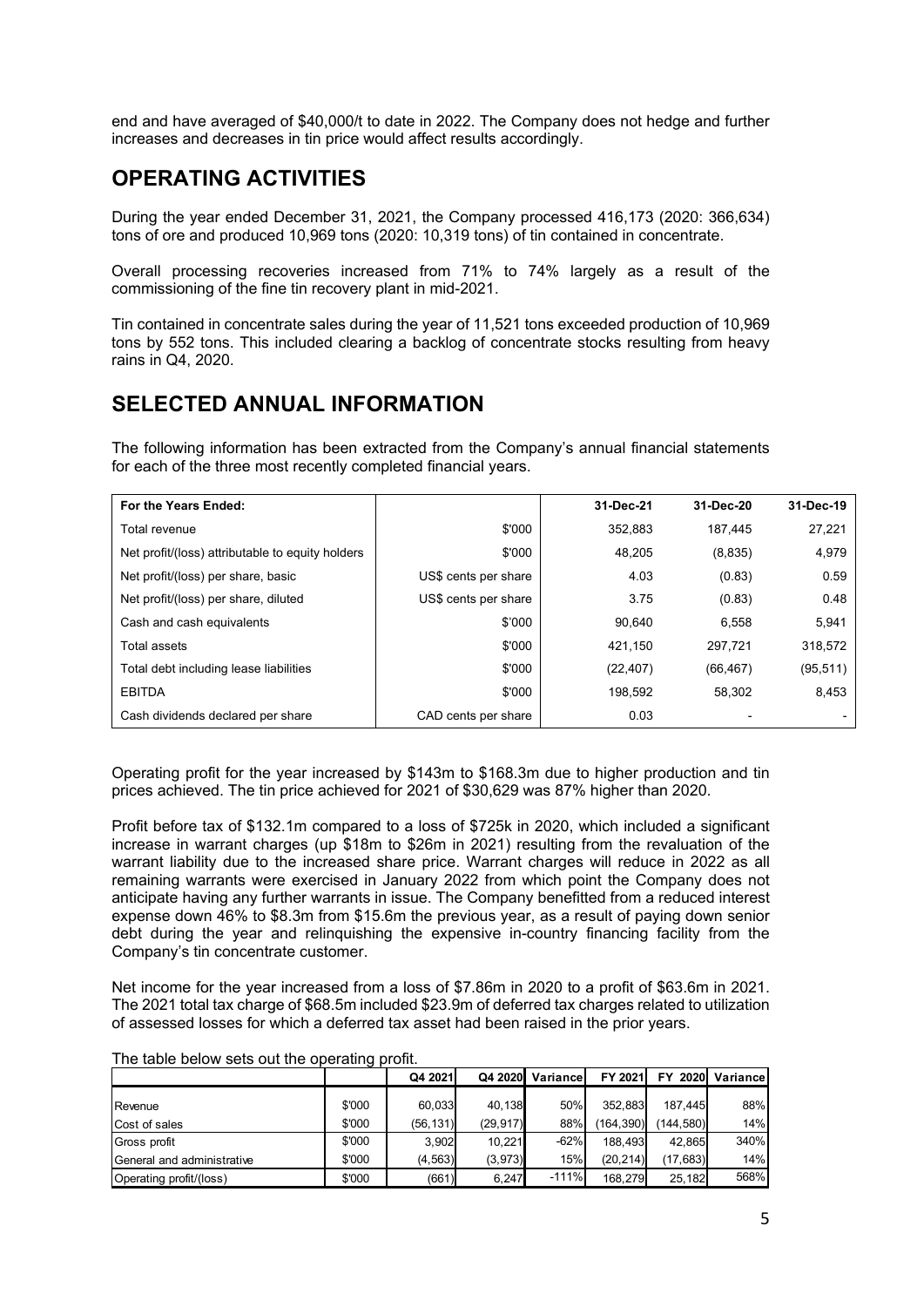*Figures in the table are for 100% of the Bisie Tin mine. The Company owns an 84.14% indirect interest in the Bisie Tin mine.*

# <span id="page-5-0"></span>**SUMMARY OF QUARTERLY RESULTS**

The table below sets out the eight most recent quarter results.

|                                                                   |            | 31-Dec<br>2021 | 30-Sep<br>2021 | 30-Jun<br>2021 | 31-Mar<br>2021 | 31-Dec<br>2020 | 30-Sep<br>2020 | 30-Jun<br>2020 | 31-Mar<br>2020 |
|-------------------------------------------------------------------|------------|----------------|----------------|----------------|----------------|----------------|----------------|----------------|----------------|
| Total revenue                                                     | \$'000     | 117.447        | 91,350         | 68,054         | 76,032         | 42,655         | 44,619         | 40,138         | 60,033         |
| Profit/(loss) per share attributable to<br>equity holders         | US\$ cents | 1.40           | 1.76           | 0.41           | 0.68           | (0.53)         | (0.06)         | (0.08)         | (0.37)         |
| Diluted Profit/(loss) per share<br>attributable to equity holders | US\$ cents | 1.32           | 1.62           | 0.18           | 0.61           | (0.53)         | (0.06)         | (0.08)         | (0.37)         |
| Net profit/(loss) attributable to<br>equity holders               | \$'000     | 17,021         | 20,911         | 2,269          | 8.002          | (5, 723)       | (737)          | 805            | (3, 180)       |

## <span id="page-5-1"></span>**RESULTS OF OPERATIONS**

*For the three months ended December 31, 2021 compared to December 31, 2020* Net profit after tax for the three months ended December 31, 2021 was \$21.9m (2020: loss of \$5.3m). The Company made an operating profit of \$66.4m in Q4 2021 with contained tin sales of 3,056 tons and an average tin price achieved of \$38,432/t.

The Company's EBITDA and AISC per ton of payable tin sold for the quarter and year ended December 2021 are summarized below:

|                                                        |        | Q4 2021   | Q4 2020   | Variancel | FY 2021   | FY 2020   | Variance |
|--------------------------------------------------------|--------|-----------|-----------|-----------|-----------|-----------|----------|
| Tons processed                                         |        | 107,981   | 93,560    | 15%       | 416,173   | 366,634   | 14%      |
| Tin grade processed                                    |        | 3.9%      | 4.2%      | $-8%$     | 0.0%      | 3.9%      | $-100%$  |
| Recoveries                                             |        | 75%       | 74%       | 1%        | 74%       | 71%       | 4%       |
| Payable tin produced                                   |        | 3,114     | 2,898     | 7%l       | 10,969    | 10,319    | 6%       |
| Payable tin Sold                                       |        | 3,056     | 2,306     | 33%       | 11,521    | 11,474    | 0%       |
| Average tin price achieved                             | \$/ton | 38,432    | 18,497    | 108%      | 30,629    | 16,336    | 87%      |
| Revenue                                                | \$'000 | 117,447   | 42,655    | 175%      | 352,883   | 187,445   | 88%      |
| Off mine costs                                         | \$'000 | (23, 322) | (10, 850) | 115%      | (76, 267) | (52, 217) | 46%      |
| Net on mine revenue                                    | \$'000 | 94,125    | 31,805    | 196%      | 276,616   | 135,228   | 105%     |
| On mine operating costs                                | \$'000 | (15, 168) | (13, 792) | 10%       | (57, 198) | (53, 014) | 8%       |
| Administrative costs                                   | \$'000 | (4,694)   | (4, 158)  | 13%       | (17,666)  | (14, 669) | 20%      |
| Concentrate stock movement<br>(excluding depreciation) | \$'000 | 84        | 2,893     | $-97%$    | (3, 157)  | (9, 244)  | $-66%$   |
| EBITDA *                                               | \$'000 | 74,347    | 16,748    | 344%      | 198,592   | 58,302    | 241%     |

\*Ebitda is shown on a 100% basis for the Bisie Tin mine. The Company owns an 84.14% indirect interest in the Bisie Tin mine.

| AISC per ton of contained tin sold |        | Q4 2021 | Q4 2020 | Variancel | FY 2021 | FY 2020 | Variancel |
|------------------------------------|--------|---------|---------|-----------|---------|---------|-----------|
| On mine operating costs            | \$'000 | 19.778  | 15.057  | 31%       | 78.021  | 76.926  | $1\%$     |
| Tons of contained tin sold         |        | 3,056   | 2.306   | 33%       | 11.521  | 11.474  | 0%        |
| On mine costs per ton              | \$/t   | 6.472   | 6.529   | $-1%$     | 6.772   | 6.704   | 1%        |
| Off mine costs per ton             | \$/t   | 7,632   | 4.536   | 68%       | 6.620   | 4.517   | 47%       |
| Sustaining capex per ton           | \$/t   | 1.014   | 319     | 218%      | 7821    | 248     | 215%      |
| <b>AISC</b>                        | \$/t   | 15.117  | 11.384  | 33%       | 14.173  | 11.469  | 24%       |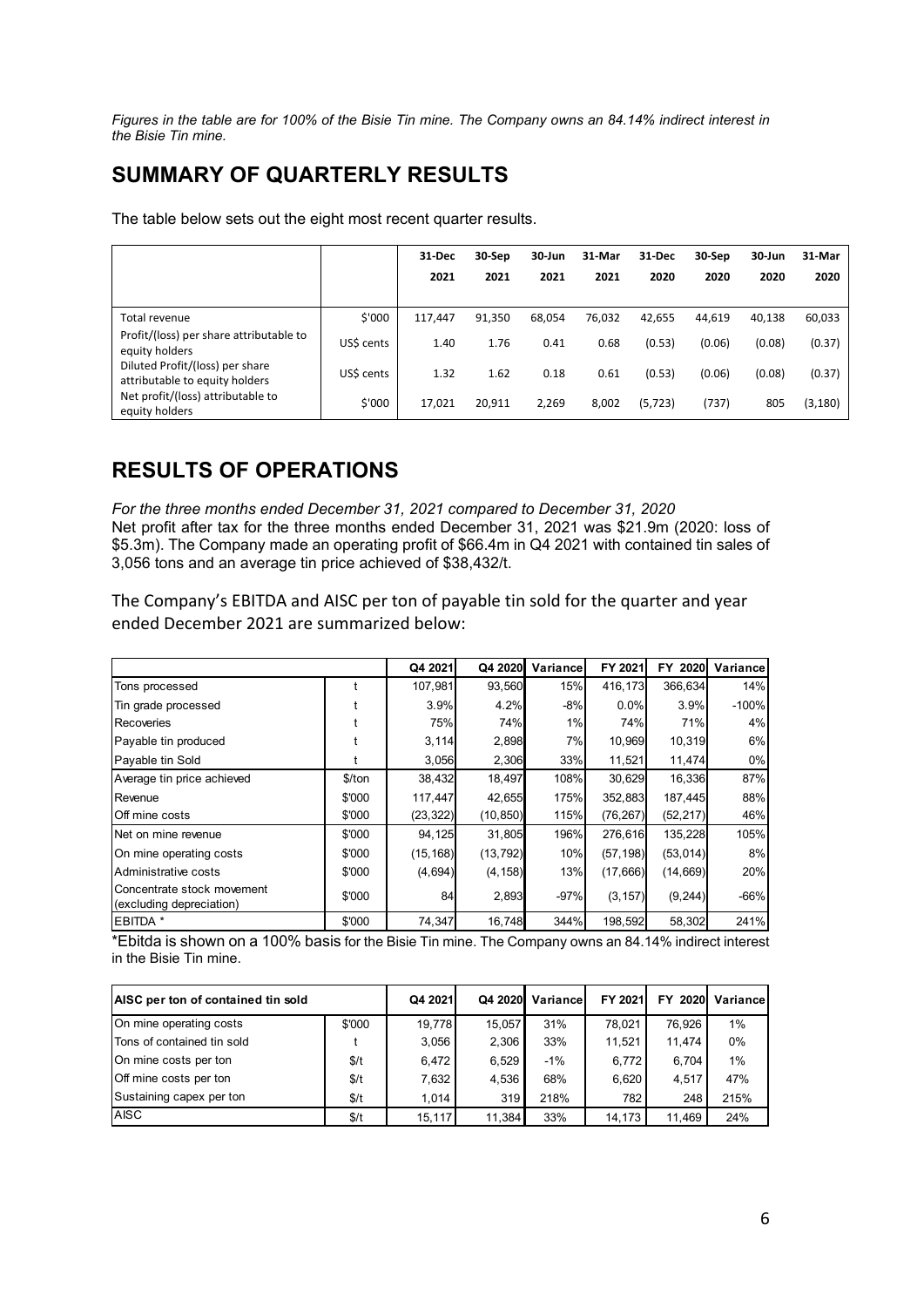| Reconciliation of operating profit to EBITDA |        | Q4 2021 | Q4 2020    | Variancel | FY 2021 | <b>FY 2020</b> |
|----------------------------------------------|--------|---------|------------|-----------|---------|----------------|
| <b>Operating Profit</b>                      | \$'000 | 66.419  | 11.188     | 494%      | 168.279 | 25,182         |
| Adjustments:                                 |        |         |            |           |         |                |
| Depreciation, depletion & amortisation       | \$'000 | 6,913   | 5,266      | 31%       | 26,173  | 25,026         |
| Depreciation in stock movement               | \$'000 | 390     | (282)      | $-238%$   | 1,594   | 5,078          |
| Borrowing costs in G&A                       | \$'000 | 284     | 343        | $-17%$    | 1,405   | 2,101          |
| Share based payments in G&A                  | \$'000 | 217     | <b>139</b> | 56%       | 681     | 470            |
| Depreciation in G&A                          | \$'000 | 124     | 94         | 32%       | 460     | 445            |
| <b>IEBITDA</b>                               | \$'000 | 74,347  | 16,748     | 344%      | 198,592 | 58,302         |

All in sustaining cost (AISC) per ton of payable tin sold was \$15,117 in the fourth quarter and \$14,173 for the year, up 33% and 24% respectively. Fourth quarter and FY2021 AISC was higher as a result of off-mine costs being linked to higher tin prices - the marketing commission on net revenue charged by the Company's offtake partner works on a sliding scale based on the tin price ranging from 2% at \$14,000 per ton tin ratcheting to 5.25% at tin prices above \$23,000. Similarly, government royalties and some smelter impurity and payability deductions will increase as a result of the increase in tin price. Marketing commissions, royalties and smelter deductions are included in off-mine costs and AISC per ton of tin sold. Sustaining capital expenditure increased as the mine reached year three of operations requiring more underground fleet and surface equipment replacements. On-mine costs remained flat overall on a cost per ton basis.

*For the year-ended December 31, 2021 compared to December 31, 2020*

For the twelve months ended December 31, 2021 the Company incurred a profit after tax attributable to equity holders of \$48,205,090 (2020: loss of \$8,835,284.)

EBITDA for the year amounted to \$198.5m. The Company started the year with \$63m in senior debt which reduced to \$18m following significant voluntary and mandatory repayments.

## <span id="page-6-0"></span>**LIQUIDITY AND CAPITAL RESOURCES**

As at December 31, 2021 the Company had a consolidated cash balance of \$90,640,001 (2019: \$6,558,518) and net current assets of \$87,183,450 (2020: net current liabilities of \$13,361,818).

The overall debt balance has been brought down from \$63m to \$18m with an additional \$10m paid post year-end. Accounts payable and accrued liabilities have increased to \$55.3m in 2021 from \$17m in 2020. This is largely due to a corporate tax bill of approximately \$48m due for payment in the DRC by April 2022.

A FY2021 dividend of CAD\$0.03 per share (approximately US\$30m) was declared and paid post year-end.

At current tin prices the Company continues to generate substantial excess cash and intends to allocate excess cash towards expansion in the form of continued aggressive drilling intended to increase the Company's resource base as well as capital expenditure towards the design and possible development of Mpama South.

The Company plans to maintain a substantial cash reserve in anticipation of 2023 taxes payable in the DRC, due to a timing effect whereby the Company will pay both a substantial year-end tax bill relating to the 2021 year and a further 80% provisional tax payments during 2023 based on the 2022 taxable result. This double effect is a once off resulting from lower provisional payments in 2021 and 2022 due to the effect of tax loss utilization and payment of superprofit taxes until now.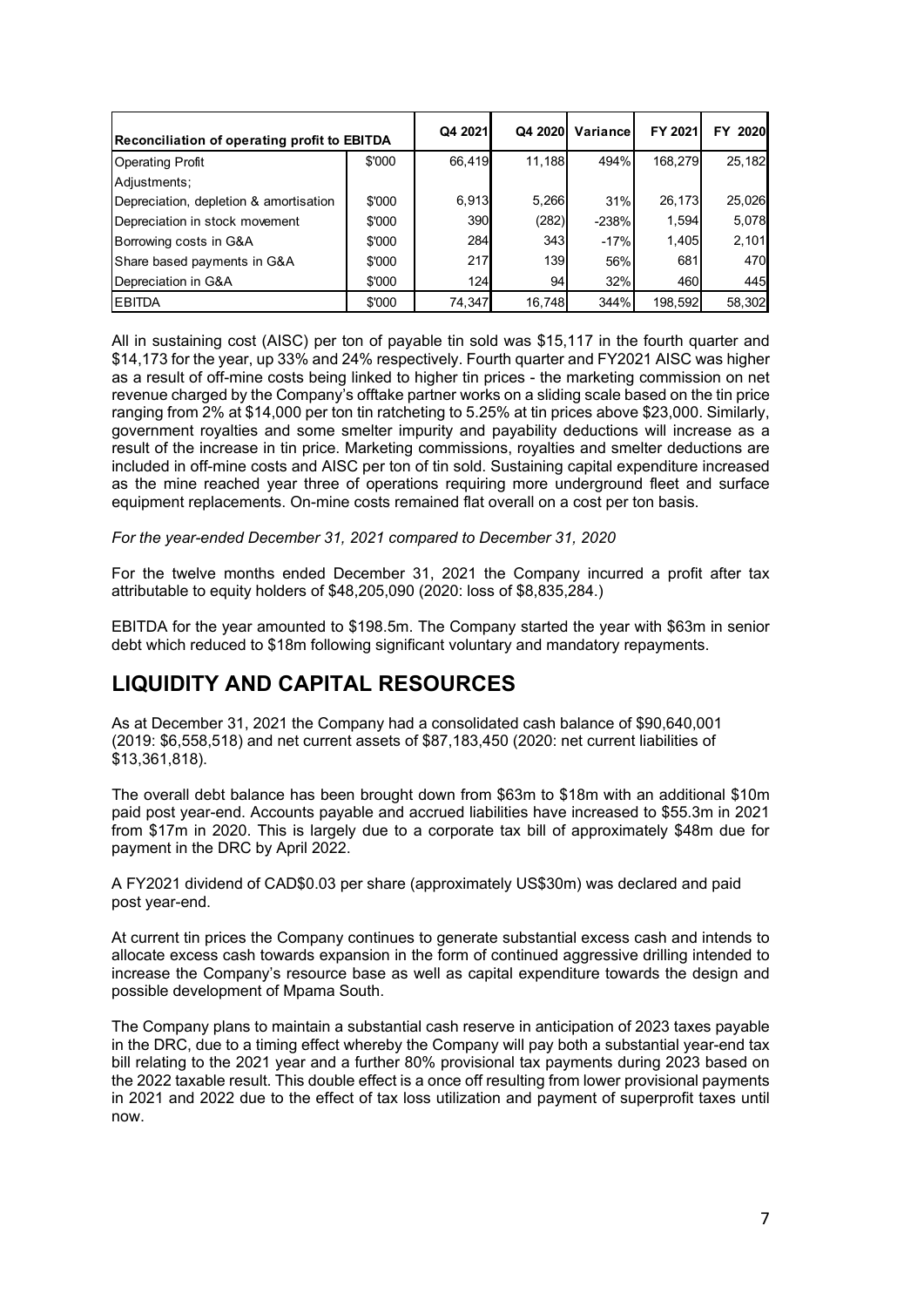#### **Operating activities**

Net cash generated from operating activities for the year ended December 31, 2021 was \$142,194,498 (year-end December 31, 2020: \$18,205,104). The significant increase is largely a result of the increased tin price with similar sales volumes year on year, together with a substantial reduction in interest payments due to lower debt balances.

#### **Investing activities**

Cash used in investing activities for the year ended December 31, 2021 was \$25,530,772 (2020: \$7,543,988). The difference arises from a significant increase in exploration activities from \$743k in 2020 to \$10.5m in 2021. Exploration activities are a key pillar of the Company's strategy to increase production volumes and life of mine. Purchases of equipment amounted to \$12m in 2021 compared to \$6.7m in 2020. The increase is a result of a combination of adding the fine tin plant during the year and allocating additional mining fleet and plant equipment to support the move to continuous operations and increase in throughput during the year.

#### **Financing activities**

Cash outlfows from financing activities for the year ended December 31, 2021 amounted to \$32.6m compared to \$10m in 2020. Debt repayments were significantly higher in 2021 increasing to \$45m from \$18.7m in 2020. Stock options and warrants were exercised as a result of the higher share price resulting in an inflow of \$19.8m during the year.

#### **Liquidity outlook**

The result of the strong tin price and operational performance in 2021 is a strong balance sheet with significant cash generation expected in 2022. Lower debt repayment obligations will be balanced by higher tax payment obligations with excess cash expected to be applied towards exploration drilling, the potential Mpama South development and possible shareholder distributions.

## <span id="page-7-0"></span>**DIVIDENDS**

The Company declared a maiden dividend of CAD\$0.03 per share in January 2022 which was paid in February 2022. The board will consider further dividends as deemed appropriate when balanced against the Company's aggressive expansion ambitions.

## <span id="page-7-1"></span>**ASSET BACKED COMMERCIAL PAPER**

The Company has leased 15 pieces of underground mining equipment from Epiroc Financial Solutions and Resemin SA. In addition, the Company has entered into a lease agreement with its fuel supplier regarding a fuel farm facility built and operated by the supplier at the Company's mine site. See note 12 of the financial statements – "lease agreements" for further information.

## <span id="page-7-2"></span>**FINANCIAL INSTRUMENTS**

Cash, accounts receivable, accounts payable and accrued liabilities are considered to be a reasonable approximation of their fair value due to the short-term nature of these instruments. Cash, accounts payable and long-term debt are designated as financial instruments at amortized cost. Warrants are designated as liabilities at Fair Value Through Profit or Loss. The Company's financial instruments are exposed to a number of financial and market risks, including credit, liquidity and foreign exchange risks. The Company has established active policies to manage these risks. The Company does not currently have in place any active hedging or derivative trading policies to manage these risks since the Company's management does not believe that the current size, scale and pattern of its operations would warrant such hedging activities. The Company places its cash with high credit quality financial institutions. Additional information can be found within the Company's 2021 annual consolidated financial statements.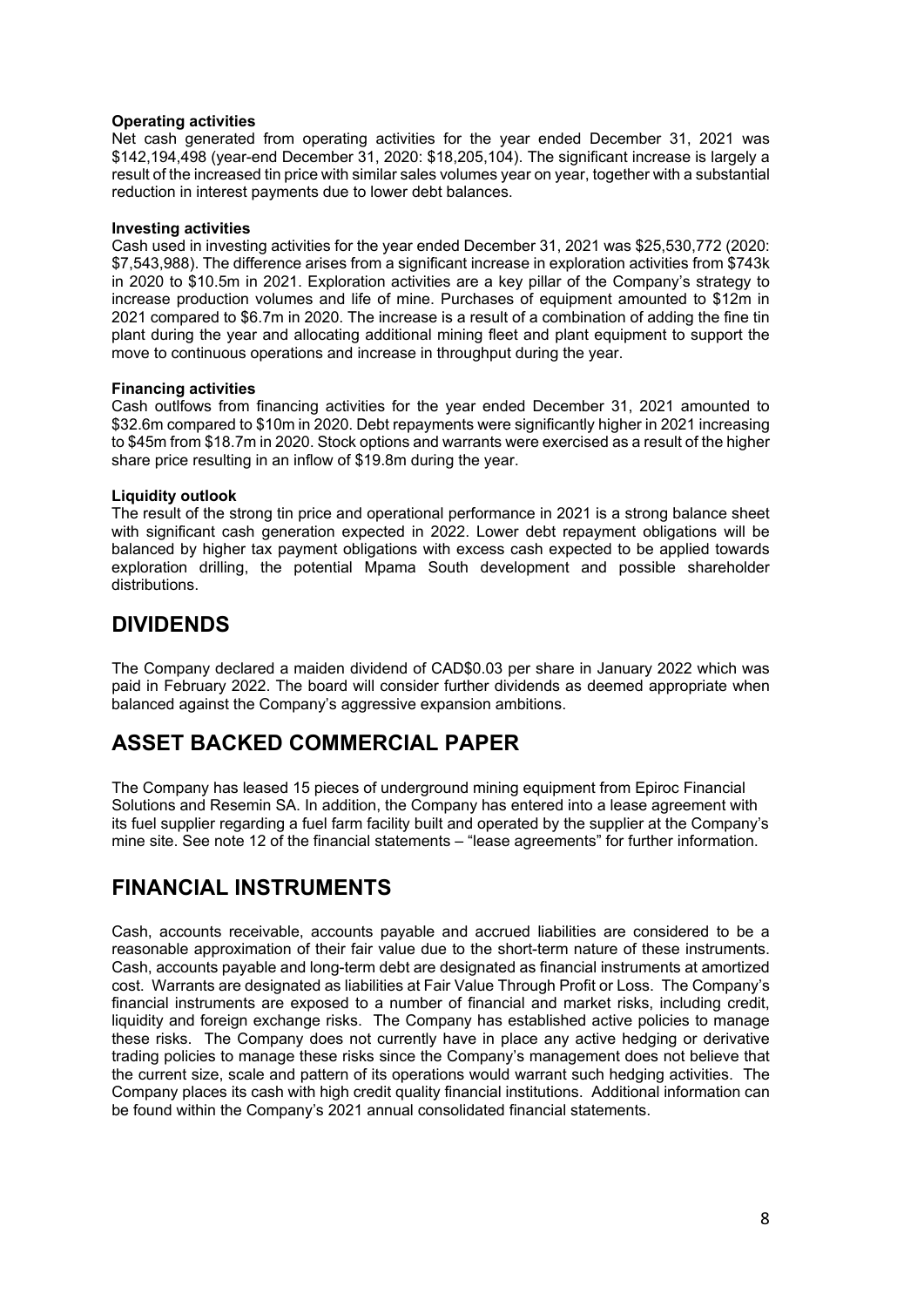# <span id="page-8-0"></span>**SHARE CAPITAL**

### The Company had:

Authorized share capital of an unlimited number of common shares without par value.

|                           | March 7, 2022 | December 31, 2021 | December31, 2020 |
|---------------------------|---------------|-------------------|------------------|
| Common shares issued      | 1.271.859.570 | 1.262.655.970     | 1.180.367.816    |
| Stock options outstanding | 17.490.986    | 17.490.986        | 22.304.716       |
| Warrants                  | -             | 9.203.600         | 164.696.692      |

A summary of stock option activity and information concerning outstanding and exercisable options as at December 31, 2021 is as follows:

|                                   | <b>Options outstanding</b> |                              |                              |  |  |  |
|-----------------------------------|----------------------------|------------------------------|------------------------------|--|--|--|
|                                   | Number of<br>options       | Weighted<br>average exercise | Weighted<br>average exercise |  |  |  |
|                                   |                            | price                        | price                        |  |  |  |
|                                   | #                          | CAD\$                        | USD\$                        |  |  |  |
| Balance, December 31, 2019        | 14, 142, 415               | 0.29                         | 0.23                         |  |  |  |
| Options forfeited during the year | (1,887,699)                | 0.27                         | 0.21                         |  |  |  |
| Options issued during the year    | 12,327,115                 | 0.20                         | 0.16                         |  |  |  |
| Options expired during the year   | (2,277,115)                | 0.20                         | 0.16                         |  |  |  |
| Balance, December 31, 2020        | 22,304,716                 | 0.24                         | 0.19                         |  |  |  |
| Options forfeited during the year | (3,990,720)                | 0.20                         | 0.16                         |  |  |  |
| Options exercised during the year | (6,725,310)                | 0.31                         | 0.24                         |  |  |  |
| Options issued during the year    | 6,000,000                  | 0.76                         | 0.60                         |  |  |  |
| Options expired during the period | (97,700)                   | 0.76                         | 0.60                         |  |  |  |
| Balance, December 31, 2021        | 17,490,986                 | 0.39                         | 0.31                         |  |  |  |

The following table summarizes information concerning outstanding and exercisable options at December 31, 2021:

| Number      | Number      | <b>Expiry Date</b> | Weighted | Weighted | Remaining    |
|-------------|-------------|--------------------|----------|----------|--------------|
| outstanding | Exercisable |                    | average  | average  | life (Years) |
| #           | #           |                    | Exercise | Exercise |              |
|             |             |                    | Price    | Price    |              |
|             |             |                    | CAD\$    | USD\$    |              |
| 3,422,909   | 1,318,485   | December 3, 2025   | 0.26     | 0.20     | 3.93         |
| 6,550,000   | 2,183,333   | June 11, 2027      | 0.20     | 0.16     | 5.45         |
| 1,518,076   | 379,519     | August 4, 2027     | 0.20     | 0.16     | 5.59         |
| 2,000,000   |             | August 24, 2028    | 0.73     | 0.57     | 6.65         |
| 4,000,000   |             | September 2, 2029  | 0.78     | 0.61     | 6.68         |
| 17,490,985  | 3,881,337   |                    | 0.41     | 0.32     |              |

A summary of warrants activity and information concerning outstanding warrants as at December 31, 2021 are as follows: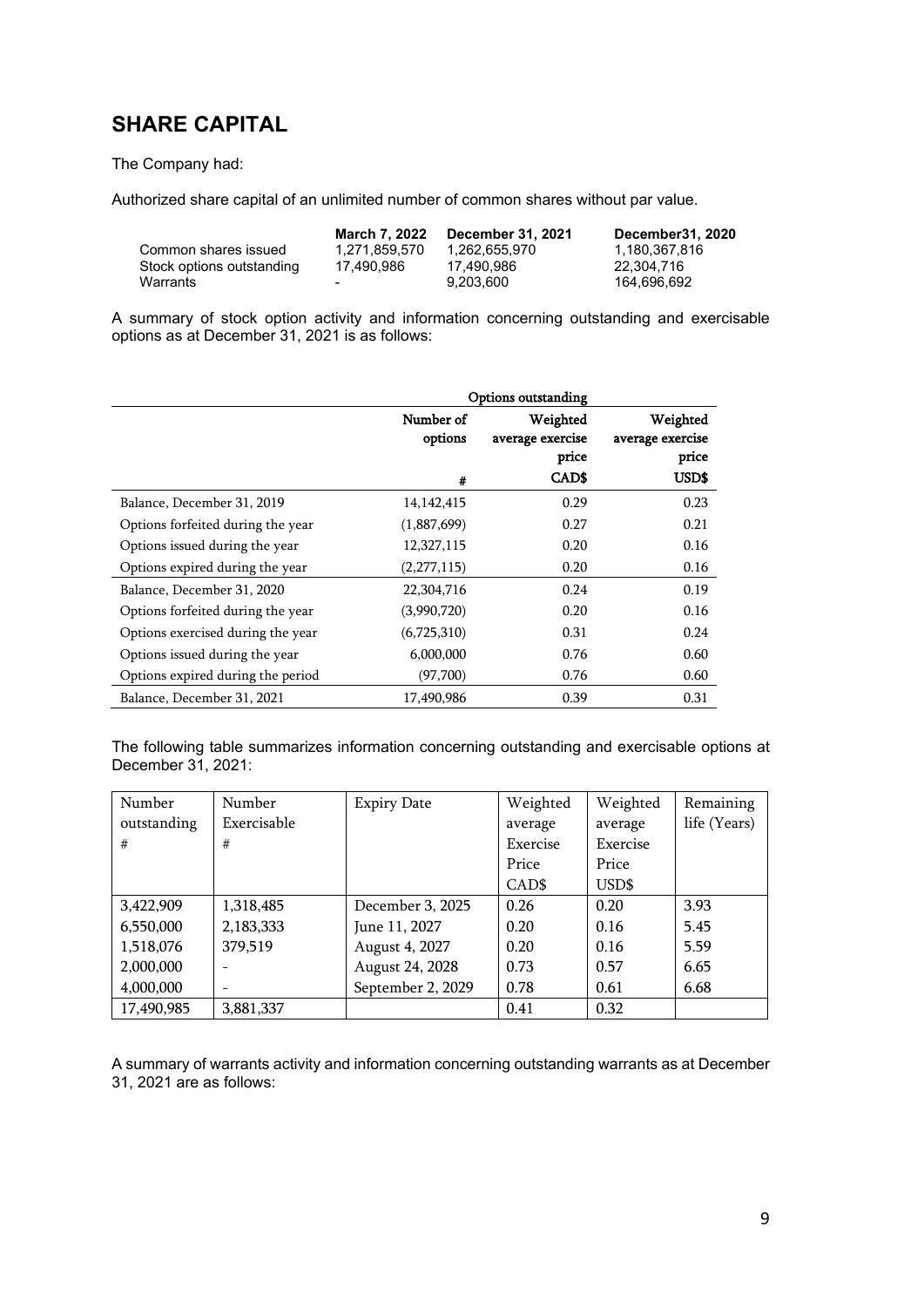|                                    | Number of<br>warrants<br># | Weighted average<br>exercise price<br><b>CADS</b> | Weighted average<br>exercise price<br>USD\$ |
|------------------------------------|----------------------------|---------------------------------------------------|---------------------------------------------|
| Balance, December 31, 2019         | 210,929,346                | 0.37                                              | 0.29                                        |
| Warrants expired during the year   | (46, 232, 654)             | 0.43                                              | 0.34                                        |
| Balance, December 31, 2020         | 164,969,692                | 0.35                                              | 0.28                                        |
| Warrants exercised during the year | (75, 562, 844)             | 0.398                                             | 0.31                                        |
| Warrants expired during the year   | (79,930,248)               | 0.40                                              | 0.31                                        |
| Balance, December 31, 2021         | 9,203,600                  | 0.30                                              | 0.24                                        |

All remaining warrants were exercised in January 2022.

# <span id="page-9-0"></span>**OUTLOOK**

The information below is in addition to the disclosure concerning specific operations included in the Results of Operations section of this MD&A.

# <span id="page-9-1"></span>**GENERAL ECONOMIC CONDITIONS**

Global commodity prices have rallied strongly in 2021 and into 2022. Tin prices are currently at all-time highs of around \$45,500 per ton. Management intend to allocate free-cash flow generation on the back of a strong tin price environment to unlock the potential of the Bisie footprint through aggressive drilling and development campaigns, whilst returning cash to shareholders when appropriate.

Alphamin's short term targets are to produce consistently at Mpama North at 12,000 tons of contained tin per year while pursuing growth through expansion and adding to the resource base.

## <span id="page-9-2"></span>**CAPITAL AND EXPLORATION EXPENDITURES**

The tin price environment is expected to allow the Company to aggressively pursue exploration activities in 2022 as a key strategic objective to increase tin resources. In addition, as a result of the Mpama South PEA and maiden resource outcome, the Company plans to commence with early works as a first step to project development.

## <span id="page-9-3"></span>**OFF BALANCE SHEET ARRANGEMENTS**

During the fiscal years ended December 31, 2021 and 2020, the Company was not a party to any off-balance-sheet arrangements that have, or are reasonably likely to have, a material current or future effect on the results of operations, financial condition, revenues or expenses, liquidity, capital expenditures or capital resources of the Company.

# <span id="page-9-4"></span>**MARKET RISK DISCLOSURES**

Management have been consistent in deciding not to hedge the tin price. The Company operates the highest-grade tin mine in the world and with a very small debt balance and low AISC believe this is the appropriate policy.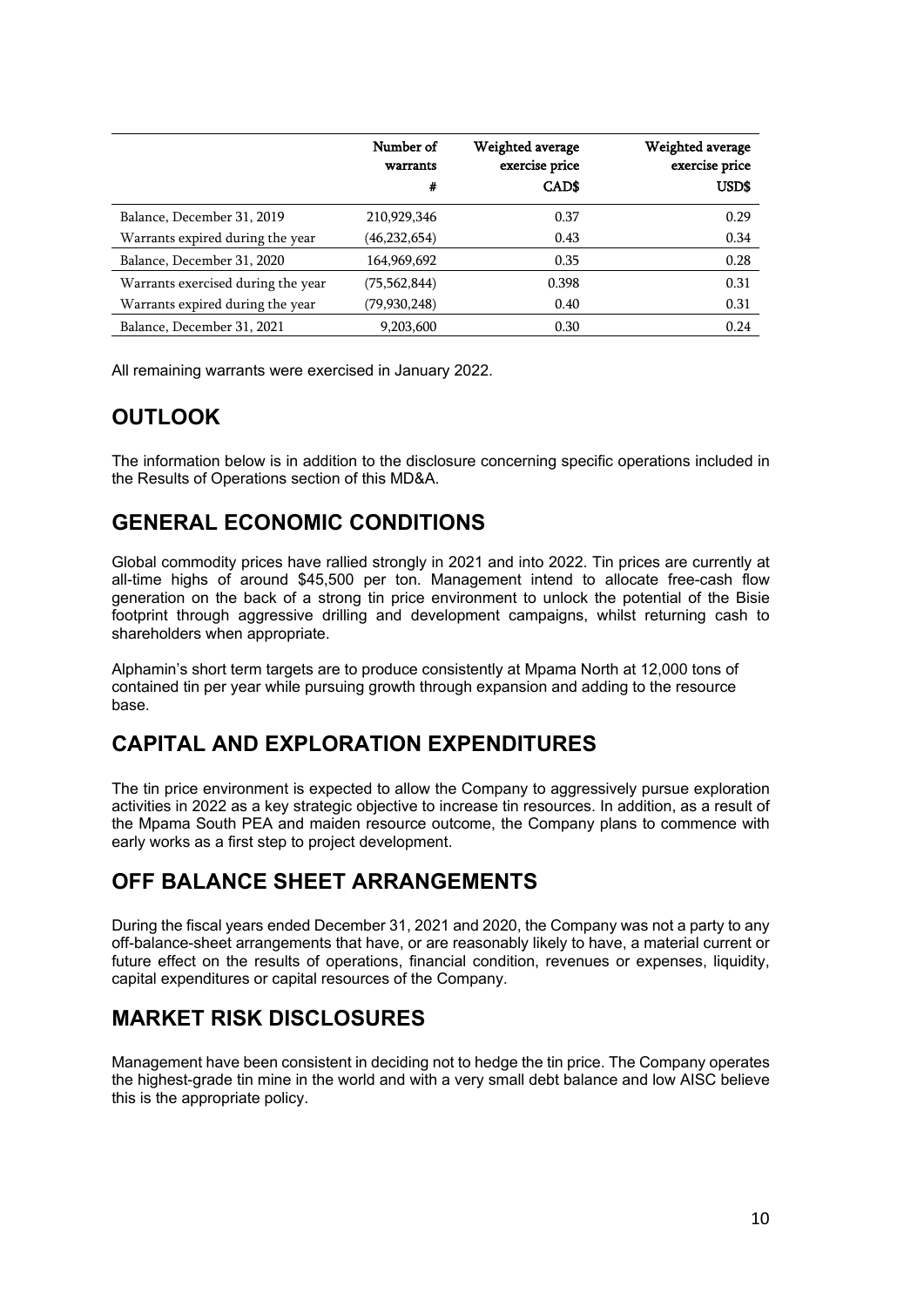# <span id="page-10-0"></span>**NEW ACCOUNTING STANDARDS AND INTERPRETATIONS**

## **A. BASIS OF PREPARATION**

The Company's financial statements, including comparatives, have been prepared using accounting policies consistent with *International Financial Reporting Standards (IFRS)* as issued by the *International Accounting Standards Board (IASB)* and Interpretations issued by the *International Financial Reporting Interpretations Committee (IFRIC).*These financial statements have been prepared on a historical cost basis except for share-based payments and certain financial assets, which have been measured at fair value. In addition, the financial statements have been prepared using the accrual basis of accounting, except for cash flow information.

### **Consolidated statements of profit/(loss) and comprehensive profit/(loss) presentation**

During the 2019 financial year, the Company amended its presentation of the Consolidated statements of profit/(loss) and comprehensive profit/(loss). This was due to the entity reaching commercial production. This was to enhance the readability of the financial statements of the users.

## **Application of new and revised standards**

The following standards became effective for annual periods beginning on or after January 1, 2021. The Company adopted these standards in the current year and they did not have a material impact on its financial statements unless specifically mentioned below.

| International Financial Reporting Standards and amendments effective for the first time for <i>December</i>                                       |                                                                                                                                 |                                                                                                                                                                                                                                                                                                                                                                                                                                                                                                         |  |  |  |  |  |
|---------------------------------------------------------------------------------------------------------------------------------------------------|---------------------------------------------------------------------------------------------------------------------------------|---------------------------------------------------------------------------------------------------------------------------------------------------------------------------------------------------------------------------------------------------------------------------------------------------------------------------------------------------------------------------------------------------------------------------------------------------------------------------------------------------------|--|--|--|--|--|
| 2021 year-end                                                                                                                                     |                                                                                                                                 |                                                                                                                                                                                                                                                                                                                                                                                                                                                                                                         |  |  |  |  |  |
| Number                                                                                                                                            | <b>Effective</b> date                                                                                                           | <b>Executive summary</b>                                                                                                                                                                                                                                                                                                                                                                                                                                                                                |  |  |  |  |  |
| IFRS 16, 'Leases' COVID-<br>19-Related Rent<br><b>Concessions Amendment</b><br>(Covid-19 related rent<br>concessions extended to 30<br>June 2022) | Annual<br>periods<br>beginning on<br>or after 1 June<br>2020<br>(early<br>adoption is<br>permitted)<br>(Published<br>June 2020) | The IASB has provided lessees (but not lessors) with<br>relief in the form of an optional exemption from<br>assessing whether a rent concession related to<br>COVID-19 is a lease modification, provided that the<br>concession meets certain conditions. Lessees can elect<br>to account for qualifying rent concessions in the same<br>way as they would if they were not lease<br>modifications. In many cases, this will result in<br>accounting for the concession as a variable lease<br>payment. |  |  |  |  |  |
| Amendments to IFRS 17<br>and IFRS 4, 'Insurance<br>contracts', deferral of IFRS<br>9                                                              | Annual<br>periods<br>beginning on<br>after<br>$\mathbf{1}$<br>or<br>January 2021<br>(Published<br>June 2020)                    | These amendments defer the date of application of<br>IFRS 17 by two years to 1 January 2023 and change the<br>fixed date of the temporary exemption in IFRS 4 from<br>applying IFRS 9, 'Financial instrument', until 1<br>January 2023.                                                                                                                                                                                                                                                                 |  |  |  |  |  |
| Amendments to IFRS 7,<br>IFRS 4 and IFRS 16 Interest<br>Rate Benchmark Reform-<br>Phase 2                                                         | Annual<br>periods<br>beginning on<br>or after 1<br>January 2021<br>(Published<br>August 2020)                                   | The Phase 2 amendments address issues that arise<br>from the implementation of the reforms, including<br>the replacement of one benchmark with an<br>alternative one.                                                                                                                                                                                                                                                                                                                                   |  |  |  |  |  |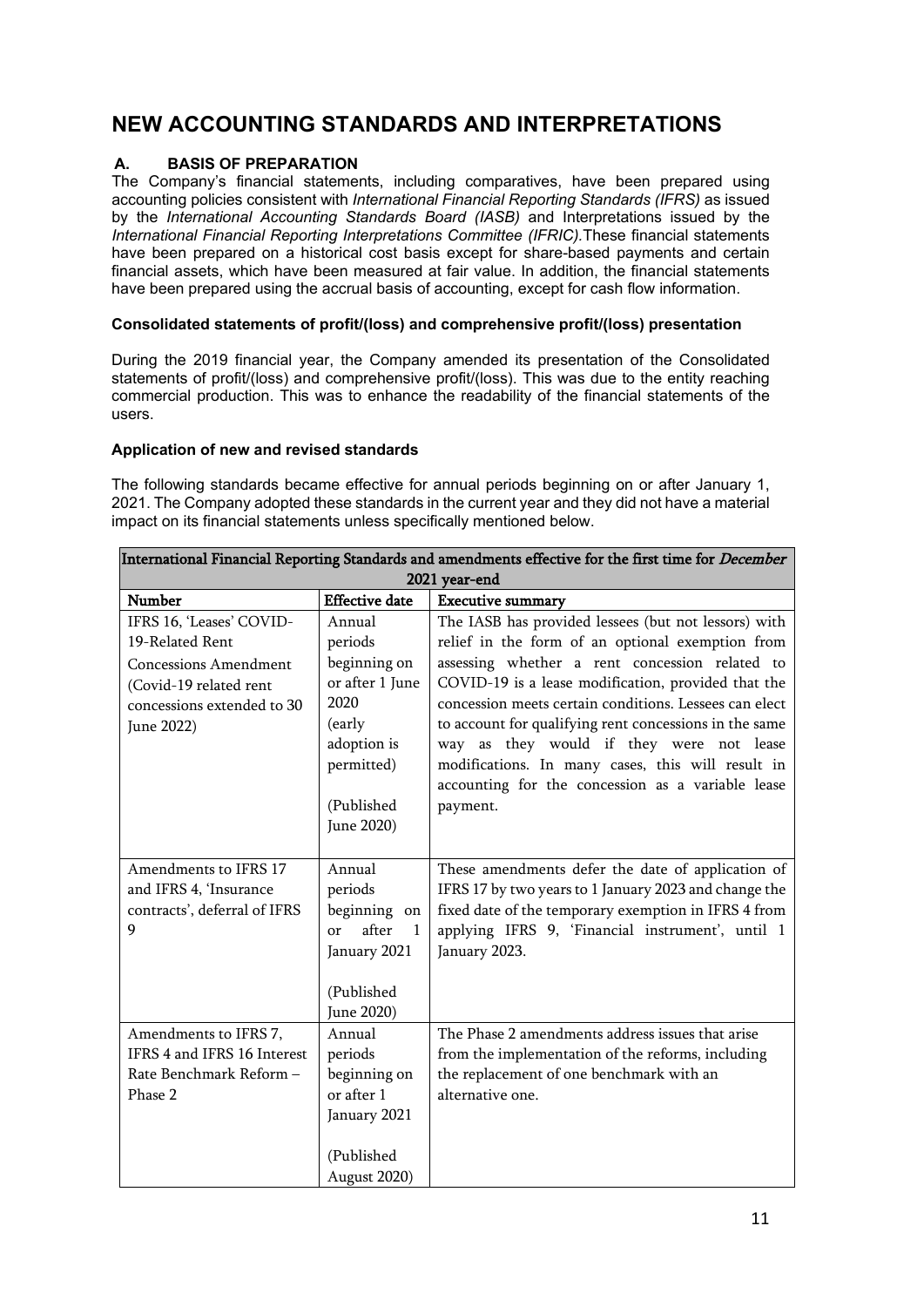## **Future accounting changes**

The following new standards, amendments to standards and interpretations have been issued but are not effective during the year ended December 31, 2021. The Company has not yet adopted these new and amended standards. The Company has considered the amendments and assessed that they will have no material impact on adoption.

| International Financial Reporting Standards, interpretations and amendments issued but not effective |                       |                                                          |  |  |  |  |
|------------------------------------------------------------------------------------------------------|-----------------------|----------------------------------------------------------|--|--|--|--|
| Number                                                                                               | <b>Effective</b> date | <b>Executive summary</b>                                 |  |  |  |  |
| Amendment to IAS 1                                                                                   | Annual                | The amendment clarifies that liabilities are classified  |  |  |  |  |
| 'Presentation of Financial                                                                           | periods               | as either current or non-current, depending on the       |  |  |  |  |
| Statements' on                                                                                       | beginning on          | rights that exist at the end of the reporting period.    |  |  |  |  |
| <b>Classification of Liabilities</b>                                                                 | or after 1            | Classification is unaffected by expectations of the      |  |  |  |  |
| as Current or Non-current                                                                            | January 2023          | entity or events after the reporting date (for example,  |  |  |  |  |
|                                                                                                      |                       | the receipt of a waiver or a breach of covenant).        |  |  |  |  |
|                                                                                                      | (Published            |                                                          |  |  |  |  |
|                                                                                                      | January 2020)         |                                                          |  |  |  |  |
| Amendment to IFRS 3,                                                                                 | Annual                | The IASB has updated IFRS 3, 'Business                   |  |  |  |  |
| 'Business combinations'                                                                              | periods               | combinations', to refer to the 2018 Conceptual           |  |  |  |  |
|                                                                                                      | beginning on          | Framework for Financial Reporting, in order to           |  |  |  |  |
|                                                                                                      | or after 1            | determine what constitutes an asset or a liability in a  |  |  |  |  |
|                                                                                                      | January 2022          | business combination.                                    |  |  |  |  |
|                                                                                                      |                       |                                                          |  |  |  |  |
|                                                                                                      | (Published            | In addition, the Board added a new exception in IFRS     |  |  |  |  |
|                                                                                                      | May 2020)             | 3 for liabilities and contingent liabilities. The        |  |  |  |  |
|                                                                                                      |                       | exception specifies that, for some types of liabilities  |  |  |  |  |
|                                                                                                      |                       | and contingent liabilities, an entity applying IFRS 3    |  |  |  |  |
|                                                                                                      |                       | should instead refer to IAS 37, 'Provisions,             |  |  |  |  |
|                                                                                                      |                       | Contingent Liabilities and Contingent Assets', or        |  |  |  |  |
|                                                                                                      |                       | IFRIC 21, 'Levies', rather than the 2018 Conceptual      |  |  |  |  |
|                                                                                                      |                       | Framework.                                               |  |  |  |  |
|                                                                                                      |                       |                                                          |  |  |  |  |
|                                                                                                      |                       | The Board has also clarified that the acquirer should    |  |  |  |  |
|                                                                                                      |                       | not recognise contingent assets, as defined in IAS 37,   |  |  |  |  |
|                                                                                                      |                       | at the acquisition date.                                 |  |  |  |  |
| Amendments to IAS 16                                                                                 | Annual                | The amendment to IAS 16 prohibits an entity from         |  |  |  |  |
| 'Property, Plant and                                                                                 | periods               | deducting from the cost of an item of PPE any            |  |  |  |  |
| Equipment' on Proceeds                                                                               | beginning on          | proceeds received from selling items produced while      |  |  |  |  |
| before Intended Use                                                                                  | or after 1            | the entity is preparing the asset for its intended use   |  |  |  |  |
|                                                                                                      | January 2022          | (for example, the proceeds from selling samples          |  |  |  |  |
|                                                                                                      |                       | produced when testing a machine to see if it is          |  |  |  |  |
|                                                                                                      | (Published            | functioning properly). The proceeds from selling         |  |  |  |  |
|                                                                                                      | May 2020)             | such items, together with the costs of producing         |  |  |  |  |
|                                                                                                      |                       | them, are recognised in profit or loss.                  |  |  |  |  |
|                                                                                                      |                       |                                                          |  |  |  |  |
| Amendments to IAS 37                                                                                 | Annual                | The amendment clarifies which costs an entity            |  |  |  |  |
| 'Provisions, Contingent                                                                              | periods               | includes in assessing whether a contract will be loss-   |  |  |  |  |
| Liabilities and Contingent                                                                           | beginning on          | making. This assessment is made by considering           |  |  |  |  |
| Assets' on Onerous                                                                                   | or after 1            | unavoidable costs, which are the lower of the net        |  |  |  |  |
| Contracts - Cost of                                                                                  | January 2022          | cost of exiting the contract and the costs to fulfil the |  |  |  |  |
| Fulfilling a Contract                                                                                |                       | contract. The amendment clarifies the meaning of         |  |  |  |  |
|                                                                                                      |                       | 'costs to fulfil a contract'. Under the amendment,       |  |  |  |  |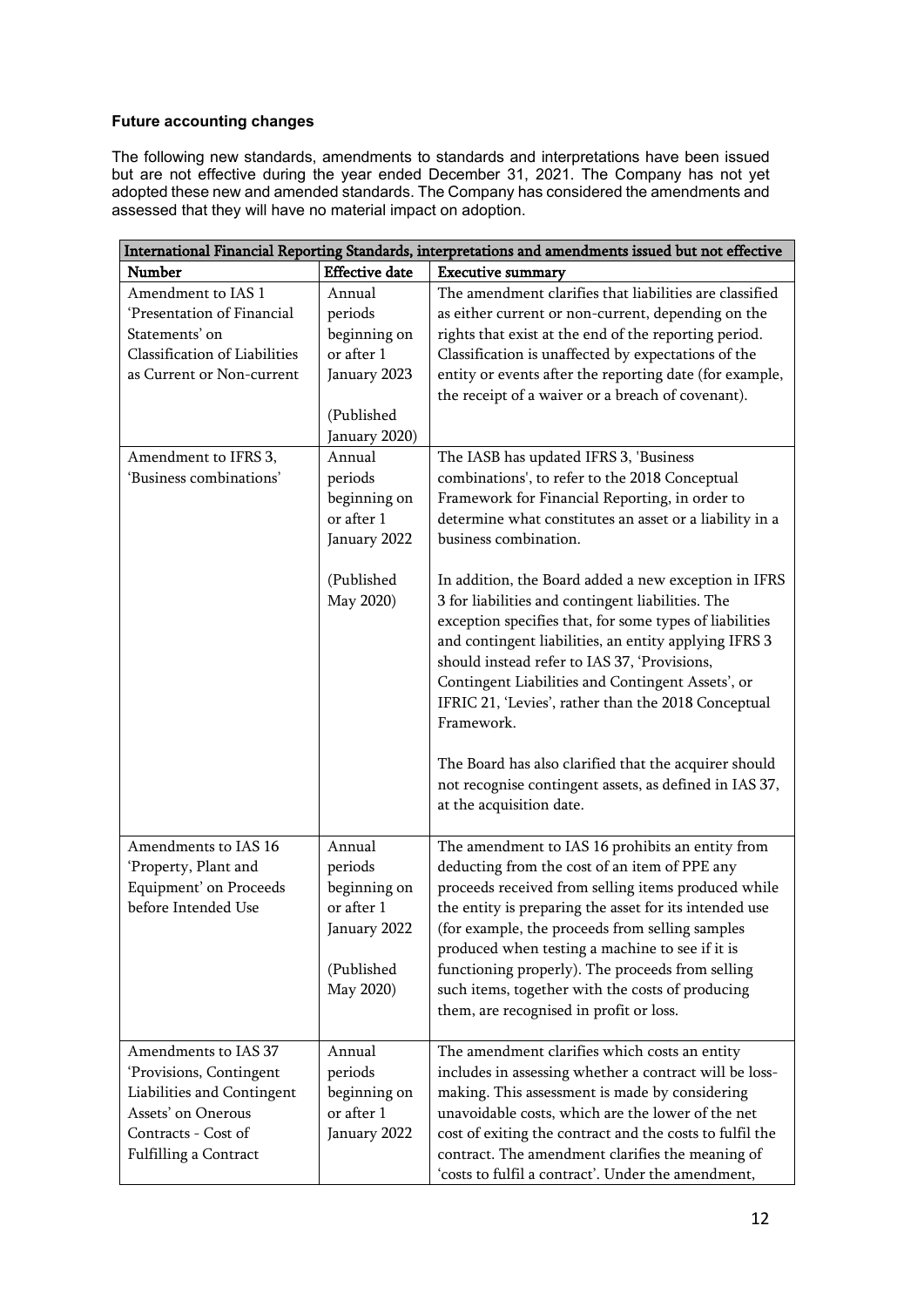| International Financial Reporting Standards, interpretations and amendments issued but not effective |                                                                                                                              |                                                                                                                                                                                                                                                                                                                                                                                                                                                                                                                                                                                                                                                                                                                                                                                                                                                                                                                                                                                                                                                                                                                                                                                                                                                                       |  |  |  |  |  |
|------------------------------------------------------------------------------------------------------|------------------------------------------------------------------------------------------------------------------------------|-----------------------------------------------------------------------------------------------------------------------------------------------------------------------------------------------------------------------------------------------------------------------------------------------------------------------------------------------------------------------------------------------------------------------------------------------------------------------------------------------------------------------------------------------------------------------------------------------------------------------------------------------------------------------------------------------------------------------------------------------------------------------------------------------------------------------------------------------------------------------------------------------------------------------------------------------------------------------------------------------------------------------------------------------------------------------------------------------------------------------------------------------------------------------------------------------------------------------------------------------------------------------|--|--|--|--|--|
| Number                                                                                               | <b>Effective date</b>                                                                                                        | <b>Executive summary</b>                                                                                                                                                                                                                                                                                                                                                                                                                                                                                                                                                                                                                                                                                                                                                                                                                                                                                                                                                                                                                                                                                                                                                                                                                                              |  |  |  |  |  |
|                                                                                                      | (Published<br>May 2020)                                                                                                      | costs to fulfil a contract include incremental costs<br>and the allocation of other costs that relate directly to<br>fulfilling the contract.                                                                                                                                                                                                                                                                                                                                                                                                                                                                                                                                                                                                                                                                                                                                                                                                                                                                                                                                                                                                                                                                                                                         |  |  |  |  |  |
| Annual improvements cycle<br>2018 - 2020                                                             | Annual<br>periods<br>beginning on<br>or after 1<br>January 2022<br>(Published<br>May 2020)                                   | These amendments include minor changes to:<br>IFRS 1, 'First time adoption of IFRS' has<br>been amended for a subsidiary that<br>becomes a first-time adopter after its<br>parent. The subsidiary may elect to<br>measure cumulative translation<br>differences for foreign operations using<br>the amounts reported by the parent at<br>the date of the parent's transition to<br>IFRS.<br>IFRS 9, 'Financial Instruments' has been<br>amended to include only those costs or<br>fees paid between the borrower and the<br>lender in the calculation of "the 10%<br>test" for derecognition of a financial<br>liability. Fees paid to third parties are<br>excluded from this calculation.<br>IFRS 16, 'Leases', amendment to the<br>$\bullet$<br>Illustrative Example 13 that<br>accompanies IFRS 16 to remove the<br>illustration of payments from the lessor<br>relating to leasehold improvements. The<br>amendment intends to remove any<br>potential confusion about the treatment<br>of lease incentives.<br>IAS 41, 'Agriculture' has been amended<br>to align the requirements for measuring<br>fair value with those of IFRS 13. The<br>amendment removes the requirement<br>for entities to exclude cash flows for<br>taxation when measuring fair value. |  |  |  |  |  |
| IFRS 17, 'Insurance<br>contracts'                                                                    | Annual<br>periods<br>beginning on<br>or after 1<br>January 2023<br>Early<br>application is<br>permitted for<br>entities that | The IASB issued IFRS 17, 'Insurance contracts', and<br>thereby started a new epoch of accounting for<br>insurers. Whereas the current standard, IFRS 4,<br>allows insurers to use their local GAAP, IFRS 17<br>defines clear and consistent rules that will<br>significantly increase the comparability of financial<br>statements. For insurers, the transition to IFRS 17<br>will have an impact on financial statements and on<br>key performance indicators.                                                                                                                                                                                                                                                                                                                                                                                                                                                                                                                                                                                                                                                                                                                                                                                                      |  |  |  |  |  |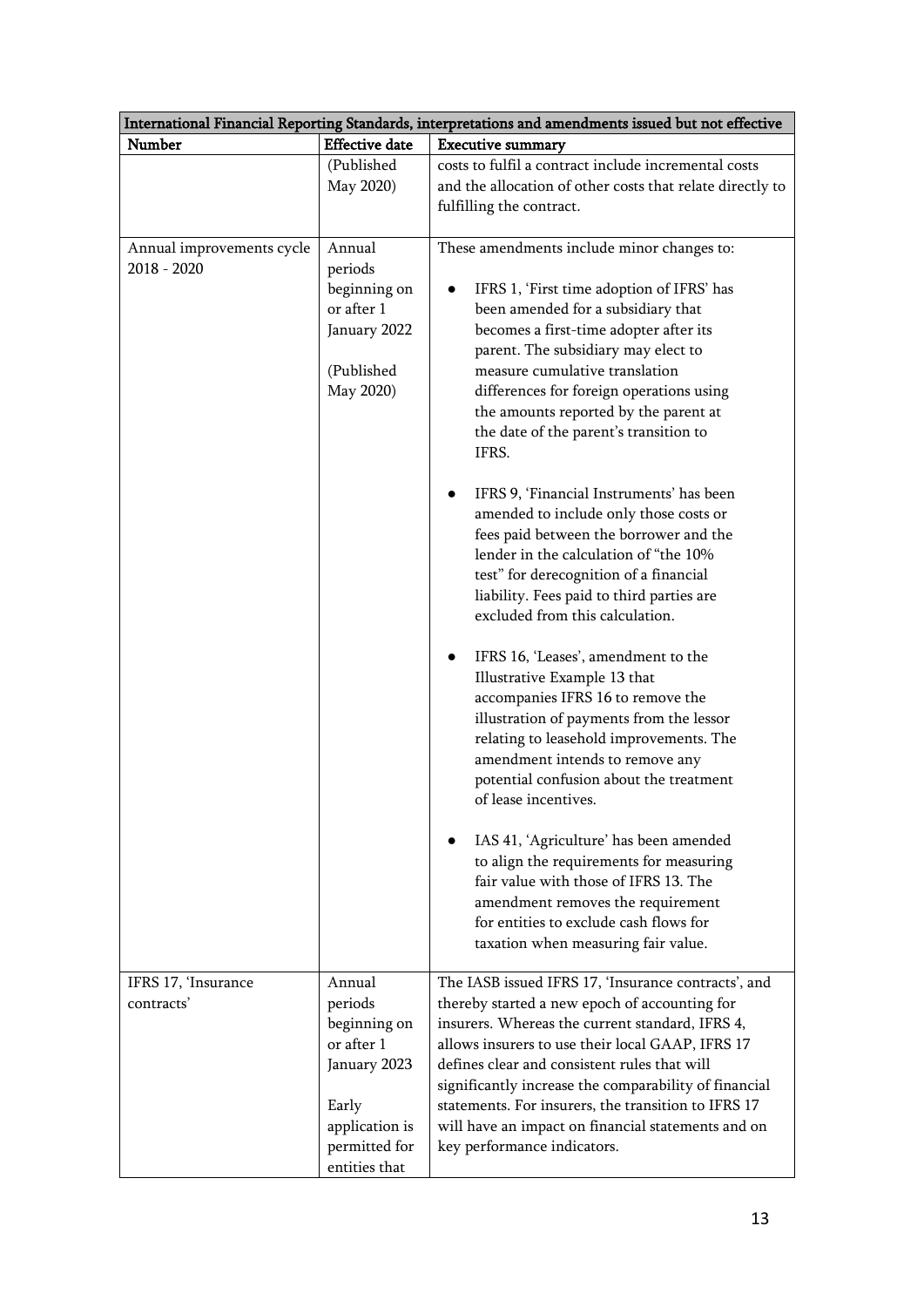| International Financial Reporting Standards, interpretations and amendments issued but not effective |                                                                                                                                                                                                                             |                                                                                                                                                                                                                                                                                                                                                                                                                                                                                                                                                                                                                                                                                                                                                                                                                                                                                                                                                                                                                                                                                                                                                                                                                                                                                                                                      |  |  |  |  |
|------------------------------------------------------------------------------------------------------|-----------------------------------------------------------------------------------------------------------------------------------------------------------------------------------------------------------------------------|--------------------------------------------------------------------------------------------------------------------------------------------------------------------------------------------------------------------------------------------------------------------------------------------------------------------------------------------------------------------------------------------------------------------------------------------------------------------------------------------------------------------------------------------------------------------------------------------------------------------------------------------------------------------------------------------------------------------------------------------------------------------------------------------------------------------------------------------------------------------------------------------------------------------------------------------------------------------------------------------------------------------------------------------------------------------------------------------------------------------------------------------------------------------------------------------------------------------------------------------------------------------------------------------------------------------------------------|--|--|--|--|
| Number                                                                                               | <b>Effective</b> date                                                                                                                                                                                                       | <b>Executive summary</b>                                                                                                                                                                                                                                                                                                                                                                                                                                                                                                                                                                                                                                                                                                                                                                                                                                                                                                                                                                                                                                                                                                                                                                                                                                                                                                             |  |  |  |  |
|                                                                                                      | apply IFRS 9,<br>'Financial<br>Instruments',<br>and IFRS 15,<br>'Revenue<br>from<br>Contracts<br>with<br>Customers', at<br>or before the<br>date of initial<br>application of<br><b>IFRS 17.</b><br>(Published<br>May 2017) | Under IFRS 17, the general model requires entities to<br>measure an insurance contract at initial recognition<br>at the total of the fulfilment cash flows (comprising<br>the estimated future cash flows, an adjustment to<br>reflect the time value of money and an explicit risk<br>adjustment for non-financial risk) and the<br>contractual service margin. The fulfilment cash flows<br>are remeasured on a current basis each reporting<br>period. The unearned profit (contractual service<br>margin) is recognised over the coverage period.<br>Aside from this general model, the standard provides,<br>as a simplification, the premium allocation approach.<br>This simplified approach is applicable for certain<br>types of contract, including those with a coverage<br>period of one year or less.<br>For insurance contracts with direct participation<br>features, the variable fee approach applies. The<br>variable fee approach is a variation on the general<br>model. When applying the variable fee approach, the<br>entity's share of the fair value changes of the<br>underlying items is included in the contractual<br>service margin. Consequently, the fair value changes<br>are not recognised in profit or loss in the period in<br>which they occur but over the remaining life of the<br>contract. |  |  |  |  |
| IFRS 17, 'Insurance<br>contracts' Amendments                                                         | Annual<br>periods<br>beginning on<br>or after 1<br>January 2023<br>(Published<br>June 2020)                                                                                                                                 | In response to some of the concerns and challenges<br>raised, the Board developed targeted amendments<br>and several proposed clarifications intended to ease<br>implementation of IFRS 17, simplify some<br>requirements of the standard and ease transition. The<br>amendments are not intended to change the<br>fundamental principles of the standard or unduly<br>disrupt implementation already underway.                                                                                                                                                                                                                                                                                                                                                                                                                                                                                                                                                                                                                                                                                                                                                                                                                                                                                                                      |  |  |  |  |

# <span id="page-13-0"></span>**RISKS AND UNCERTAINTIES**

The operating results and financial condition of the Company are subject to a number of inherent risks and uncertainties associated with its business activities, which include the operation of the Bisie underground tin mine, its ore processing facilities and concentrate sales activities, and financing activities and further growth and exploration initiatives. The operating results and financial condition are also subject to numerous external factors, which include economic, social, geo-political, regulatory, legal, tax and market risks impacting, among other things, metal prices, operational input prices, concentrate treatment and logistical costs, foreign exchange rates, inflation and the availability and cost of capital to fund the liquidity requirements of the business.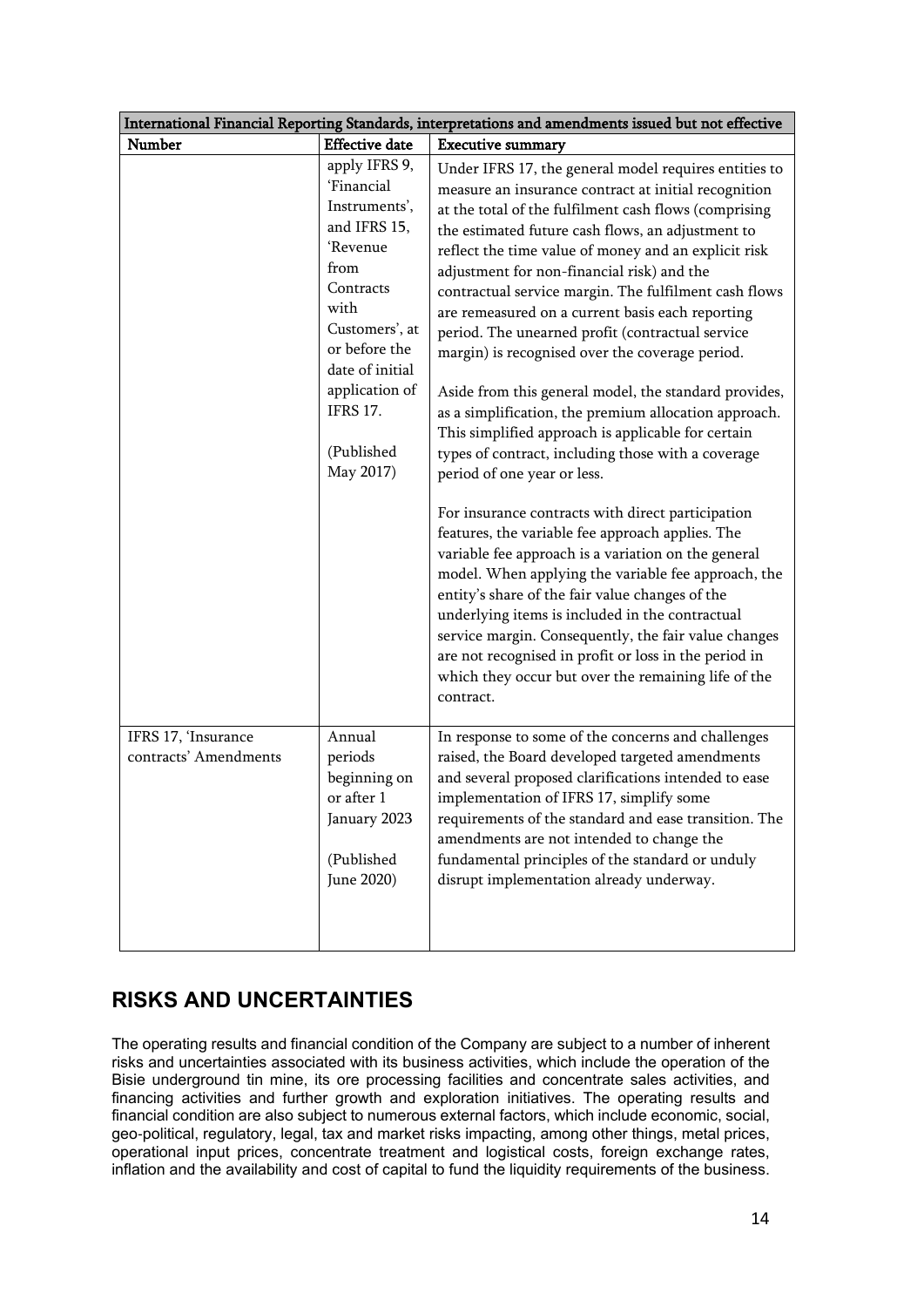Each of these risks could have a material adverse impact on the Company's future business, results of operations and financial condition, and could cause actual results to differ materially from those described in any Forward-Looking Statements contained in this MD&A. The Company endeavors to manage these risks and uncertainties in a balanced manner with a view to mitigating risk while maximizing total shareholder returns. It is the responsibility of senior management to identify and effectively manage the risks of the business. This includes developing appropriate risk management strategies, policies, processes and systems. There can be no assurance that the Company has been or will be successful in identifying all risks or that any risk‐mitigating strategies adopted to reduce or eliminate risk will be successful. A description of the more significant business risks and uncertainties affecting the Company are set out below. These risks, along with other potential risks not specifically discussed in this MD&A, should be considered when evaluating the Company. Additional risks not identified below may affect the Company.

#### *Fines and Penalties*

A number of significant fines and penalties have been received from various governmental tax authorities. The Company is disputing these as it believes it to be substantially compliant and does not expect material settlements. A contingent liability of \$500,000 has been disclosed in the financial statements in respect of these fines.

### *Litigation and claims*

A judgement was received post year-end regarding the previously reported court case, whereby certain representatives of historic artisanal miners were attempting to extort significant benefits from the Company claiming the illegal removal of the artisanal miners. The judgement was in favour of the Company and the case was dismissed.

Additional court cases may arise in the future as this is an inherent risk of the industry and territory within which the Company operates.

#### *Public Health Crises*

The Company's business, operations and financial condition could be materially adversely affected by the outbreak of epidemics, pandemics or other health crises, such as Ebola and the outbreak of the coronavirus COVID-19 that was first reported from Wuhan, China in December 2019 and designated as a pandemic by the WHO on March 11, 2020. The international response to the spread of COVID-19 has led to significant restrictions on travel, temporary business closures, quarantines, stay-at-home orders, global stock market volatility, disruptions in supply chains, a reduction in consumer activity and increased volatility of commodity prices, including the price of tin. Such public health crises can result in operating, supply chain and project delays and disruptions, unavailability of parts and supplies, global stock market and financial market volatility, declining trade and market sentiment, reduced movement of people and labour shortages, and travel and shipping disruption and shutdowns, including as a result of government regulation and prevention measures, or a fear of any of the foregoing, all of which could affect commodity prices, interest rates, credit ratings, credit risk and inflation. The Company may experience business interruptions, including suspended or reduced operations at the Company's Bisie tin mine and at third-party processing facilities, expenses and delays, relating to COVID-19 and other such events outside of the Company's control, which could have a material adverse impact on its business, operating results, financial condition and the market for its securities. As at the date of this MD&A, the duration of the business disruptions internationally and related financial impact of COVID-19 cannot be reasonably estimated. It is unknown whether and how the Company may be affected if such an epidemic persists for an extended period of time. In particular, the DRC, in which the Company operates, may not have sufficient public infrastructure to adequately respond or efficiently and quickly recover from such event, which could have a materially adverse effect on the Company's operations. The Company's exposure to such public health crises also includes risks to employee health and safety. The Company's operations are located in a remote and isolated area and represent a concentration of personnel working and residing in close proximity to one another. Should an employee or visitor become infected with a serious illness that has the potential to spread rapidly, this could place our workforce and ongoing operations at risk.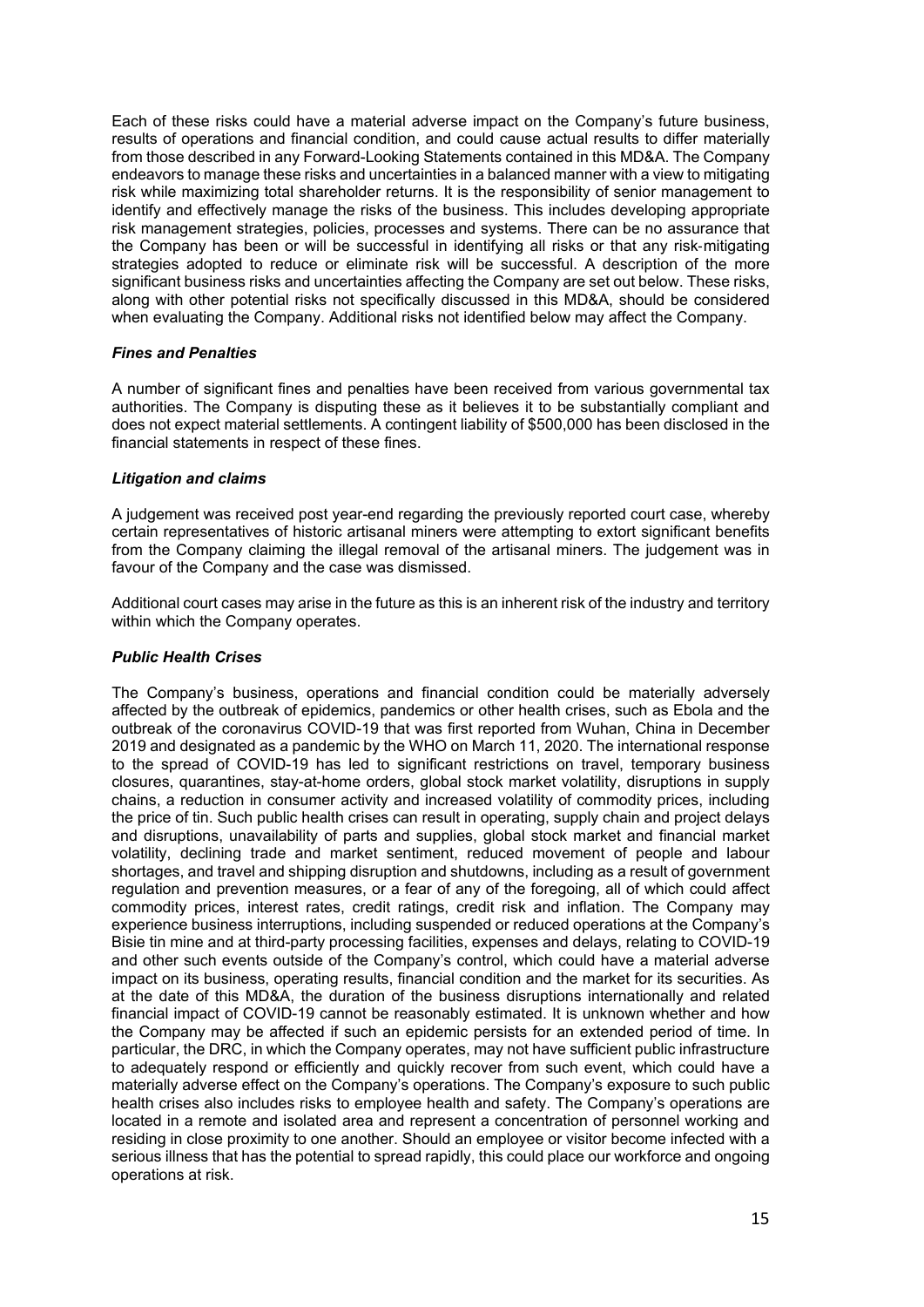#### *Failure to Achieve Production, Cost or Other Estimates*

The Company has made estimates with respect to capital costs, operating costs, tin concentrate production levels and other economic parameters with respect to the Bisie tin mine and the Mpama South deposit. The Company's actual costs, production, returns, payback and other financial and economic performance metrics for the Bisie tin mine and the Mpama South deposit are dependent on a number of factors, including currency exchange rates, the price of tin, the cost of inputs used in mining development and operations and events that impact cost and production levels that are not in the Company's control. The Company's actual costs may vary from estimates for a variety of reasons, including changing waste-to-ore ratios, ore grade, recoveries, labour and other input costs, commodity prices, costs incurred to transport products and consumables, external tin concentrate treatment charges, governmental charges and taxes and general inflationary pressures and currency exchange rates. Failure to achieve cost estimates or tin production targets or other economic performance metrics or material increases in costs could have a material adverse impact on the Company's future cash flows, profitability, financial condition, results of operations, investor confidence and share price.

#### *Exploration, Development and Operating Risks*

Mining operations generally involve a high degree of risk. The Company's operations are subject to all the hazards and risks normally encountered in the exploration, development and production of minerals, including unusual and unexpected geologic formations and weak underground geotechnical conditions, seismic activity, rock bursts, landslides, cave-ins, flooding and other conditions involved in the drilling and removal of material, any of which could result in damage to, or destruction of, mines and other producing facilities, damage to life or property, environmental damage and possible legal liability. Although adequate precautions to minimize risk will be taken, processing operations are subject to hazards such as equipment failure or failure of retaining dams around tailings disposal areas which may result in environmental pollution and consequent liability.

The Company's mining operations are located in a remote area and may be affected by adverse climate issues due to climate change or other factors, resulting in technical challenges for conducting both underground mining operations and processing and sales activities on surface. Although Alphamin benefits from modern mining technology, the Company may sometimes be unable to overcome problems related to weather and climate either expeditiously or at a commercially reasonable cost, which could have a material adverse effect on its business, results of operations and financial condition.

The exploration for and development of mineral deposits involves significant risks which even a combination of careful evaluation, experience and knowledge may not eliminate. While the discovery of a mineral deposit may result in substantial rewards, few properties which are explored are ultimately developed into producing mines.

Major expenses may be required to locate and establish additional mineral reserves, to develop metallurgical processes and to construct mining and processing facilities at a particular site. It is impossible to ensure that the exploration or development programs planned by the Company will result in a profitable commercial mining operation. Whether a mineral deposit will be commercially viable depends on a number of factors, some of which are: the particular attributes of the deposit, such as quantity and quality of minerals and proximity to infrastructure; mineral prices which are highly cyclical; and government regulations, including regulations relating to prices, taxes, royalties, land tenure, land use, importing and exporting of minerals and environmental protection. The exact effect of these factors cannot be accurately predicted, but the combination of these factors may result in the Company not receiving an adequate return on invested capital.

There is no certainty that the expenditures made by the Company towards the search and evaluation of mineral resources will result in discoveries of commercial quantities of any minerals.

The market prices of precious and base metals are volatile and are affected by numerous factors beyond the Company's control. These factors include international economic and political trends, expectations of inflation, global and regional demand, currency exchange fluctuations, interest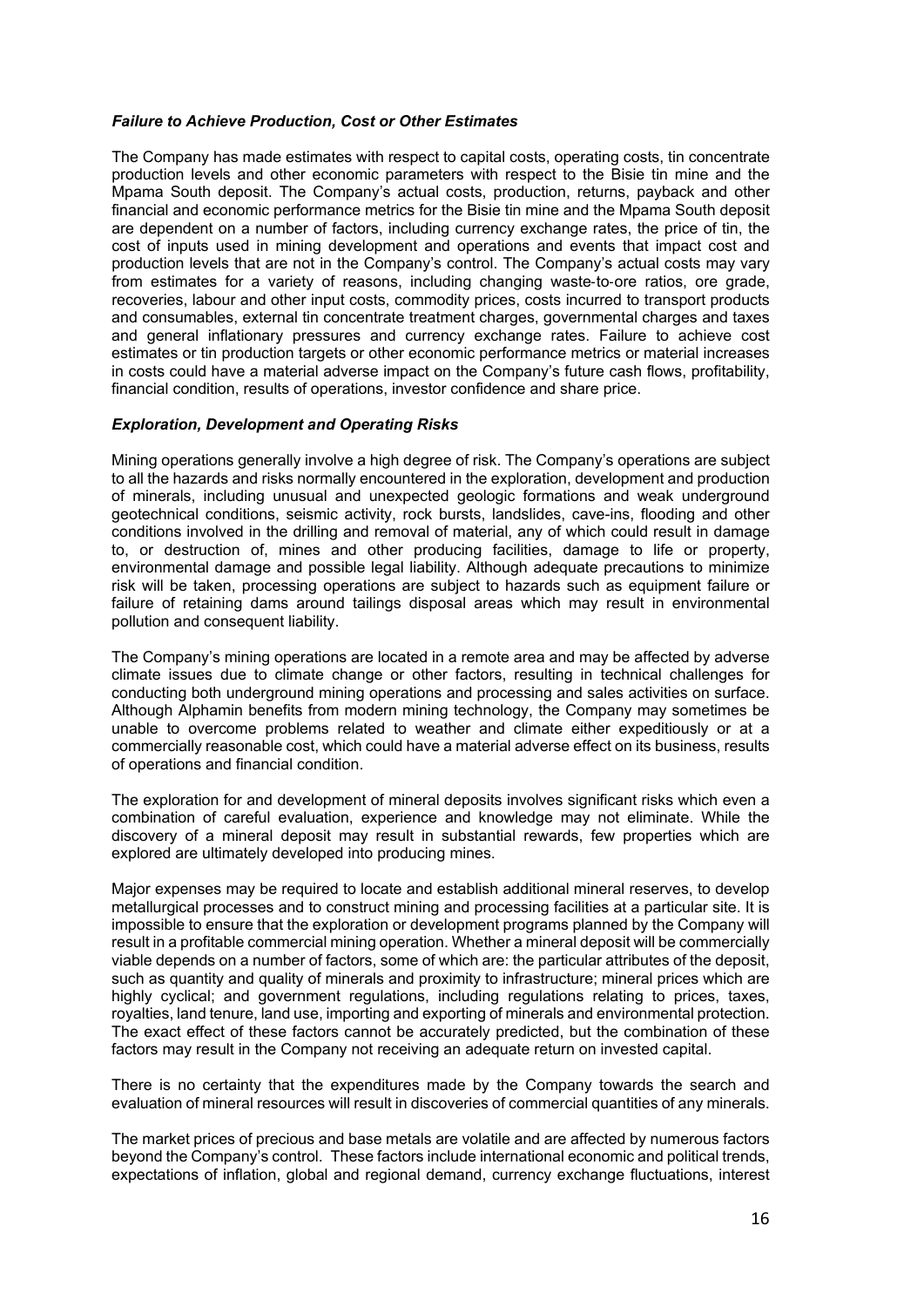rates, global or regional consumption patterns, speculative activities, increased production due to improved mining and production methods and economic events.

To the extent that positive cash flow from mining operations is not sufficient to fund the Company's operations, external financing will be required. Actual funding may vary from what is planned due to a number of factors including the progress of exploration, development and production of its current properties. Should changes in equity market conditions prevent the Company from obtaining additional financing, the Company will need to review its properties and prioritize project expenditures based on funding availability.

### *Financing and Liquidity*

The Company expects to rely on cash flows generated from its Bisie tin mining operations to fund its operating, investment, debt service and liquidity needs. The cyclical nature of the Company's business, adverse commodity prices, unexpected costs or delays, the effects of inflation and general economic conditions are such that conditions could change dramatically, affecting the Company's cash flow generating capability, its ability to fund its operations or service indebtedness, all of which could have a material adverse impact on the Company's earnings and cash flows and, in turn, could affect total shareholder returns or its ability to operate. Should additional capital be required, there can be no assurance that the Company will be able to obtain adequate financing or capital in the future or that the terms of such financing or capital will be favourable. Failure to obtain such additional financing could result in a delay or indefinite postponement of operational activities and development or construction project initiatives and could have a material adverse impact on the Company's business, financial condition, results of operations and share price.

## *Credit Facility*

The Company's Credit Facility limits, among other things, the Company's ability to permit the creation of certain liens, make investments, dispose of the Company's material assets or, in certain circumstances, pay dividends or pursue capital intensive growth initiatives. In addition, the Credit Facility limits the Company's ability to incur additional indebtedness and requires the Company to maintain specified financial ratios and meet financial condition covenants. Events beyond the Company's control, including changes in general economic and business conditions and the market price of tin as a result of the COVID-19 pandemic or other factors, may affect the Company's ability to satisfy these covenants or make principal or interest payments, which could result in a default under the Credit Facility. If an event of default under the Credit Facility occurs, the lenders could elect to declare all principal amounts outstanding thereunder at such time, together with accrued interest, to be immediately due. An event of default under the Credit Facility may also give rise to an event of default under existing and future debt agreements and, in such event, the Company may not have sufficient funds to repay amounts owing under such agreements.

### *Political & Legal Framework Stability – Democratic Republic of Congo (DRC)*

Alphamin's Bisie tin mining projects are located in the Walikale District of the North Kivu province, east central DRC. In the DRC, the assets and operations of the Company could be subject to the effects of political changes, war and civil conflict, ramifications from the relocation of artisanal miners, changes in government policy, lack of law enforcement, labour unrest and the creation of new laws. These changes (which may include new or modified taxes or other government levies and aggressive policies for their collection, as well as other legislation) may impact the profitability and viability of the Company's mining projects. The DRC is a developing country. It is in transition from a largely state controlled economy to one based on free market principles, and from a non-democratic political system with a centralized ethnic power base to one based on more democratic principles. There can be no assurance that these changes will be effected or that the achievement of these objectives will not have material adverse consequences for Alphamin and its operations. Moreover, the east central region of the DRC has undergone civil unrest and instability that could have an impact on political, social or economic conditions in the DRC generally. The impact of unrest and instability on political, social or economic conditions in the DRC could result in the impairment of the exploration, development and operations at the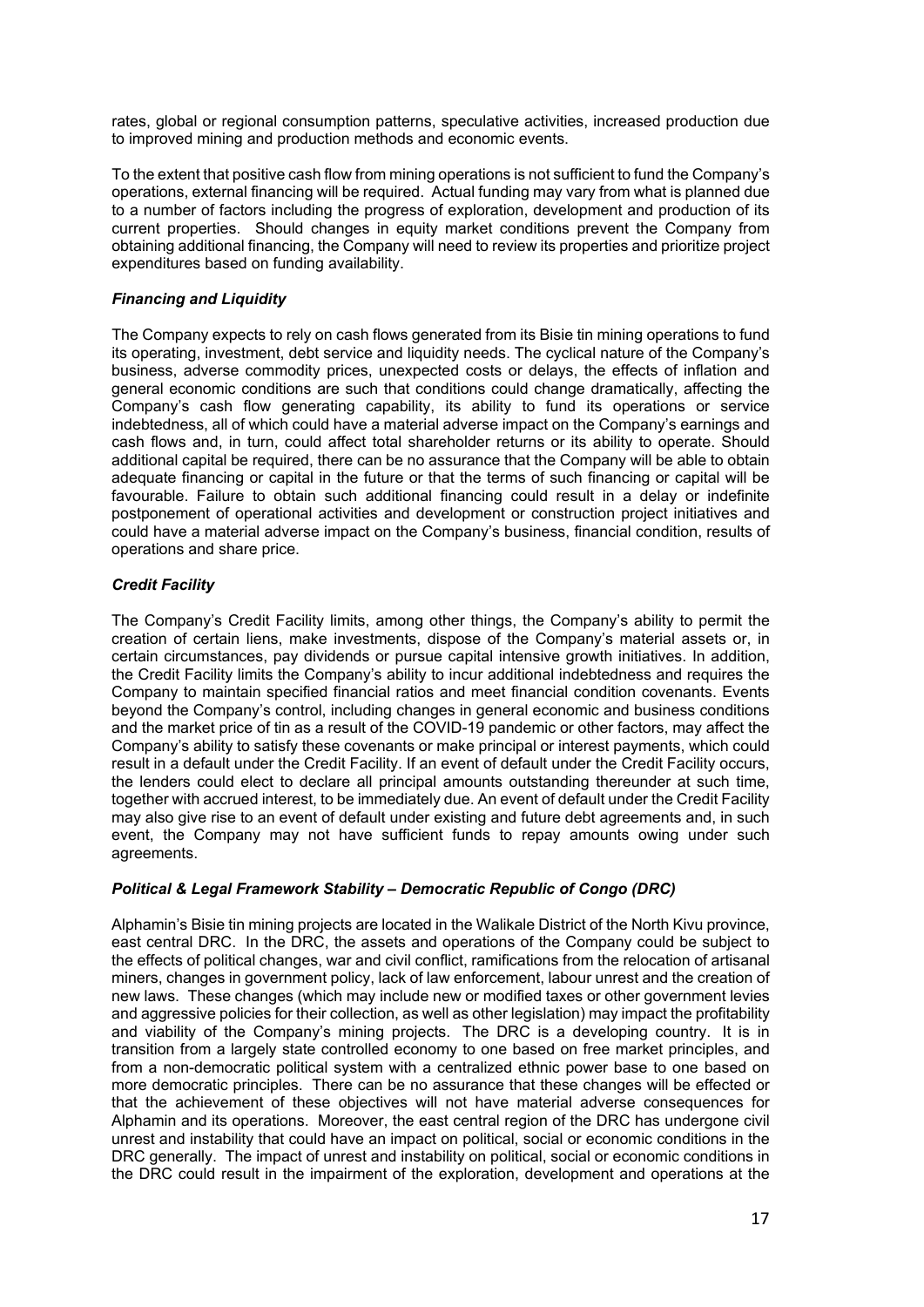Company's mineral properties and the movement of funds, goods, people and tin concentrate to and from such properties. Any such changes are beyond the control of Alphamin and may adversely affect its business.

#### *State of Siege in Eastern DRC*

The state of siege relating to the provinces of North Kivu and Ituri issued by the DRC Government effective 6 May 2021 continues to be in place. The DRC national government's intention in effecting the state of siege is to improve stability in these regions of the eastern DRC. The Company does not expect its operations to be negatively impacted by the state of siege.

#### *Uncertainty of DRC Mining Code*

On March 9, 2018, the then DRC President signed into effect the 2018 Mining Code that revised the country's 2002 mining code. The 2018 Mining Code made revisions to a number of provisions included in the previous code including the removal of a 10-year tax stability clause, an increase in royalty rates from 2% to 3.5%, super profit taxes, local content, capital gains tax on indirect transfers or sales of mineral rights situated in the DRC and other matters. In addition, new mining regulations were also implemented alongside the revised DRC Mining Code. In some instances, the revisions are unclear and potentially open to interpretation. While the 2018 Mining Code has been implemented, the DRC Government may, in the future, amend, modify, supplement or repeal the 2018 Mining Code and the mining regulations. Such changes may be with or without notice to the industry and may be materially adverse and/or materially increase the cost of exploring, developing and/or operating a mine in the DRC. Any such future changes could be materially adverse to the Company's financial condition, results of operations, business or prospects, and those of its mineral properties.

The Company's tax accrual in the DRC makes certain assumptions around assessed losses brought forward and application of superprofit taxes. It is not uncommon in the DRC for these assumptions to be challenged aggressively which could result in higher taxes being paid than are accrued.

The 2018 Mining Code introduced a capital gains tax (CGT) on indirect transfers of mineral rights situated in the DRC. The wording of this tax is vague and open to interpretation. CGT could become a factor in the price paid of any acquisition of the Company in a potential merger or acquisition transaction.

#### *Dependence on Key Management and Employees*

The success of the operations and activities of Alphamin is dependent to a significant extent on the efforts and abilities of a small number of officers, key employees and outside contractors. Relationships between the Company and its employees may be affected by changes in the scheme of labour relations that may be introduced by relevant government authorities in the jurisdictions in which the Company operates. Changes in applicable legislation or in the relationship between the Company and its employees or contractors may have a material adverse effect on the Company's business, results of operations and financial condition. The Company's ability to manage its operating, development, exploration and financing activities will depend in large part on the efforts of key management personnel. The loss of the services of one or more of these individuals could adversely affect Alphamin's profitability, results of operations and financial condition. The Company faces significant competition for qualified personnel and there can be no assurance that the Company will be able to attract and retain such personnel. The Company does not hold key person insurance on any of these individuals.

### *Counterparty Risk*

The Company has entered into a concentrate off-take agreement whereby 100% of planned production of tin concentrate produced from the Company's Bisie tin mine is committed to an external party throughout the calendar year. If the counterparty to the off-take agreement does not honour such arrangement, is contractually able to exclude itself from performance, or should the counterparty become insolvent, the Company may incur losses on the production already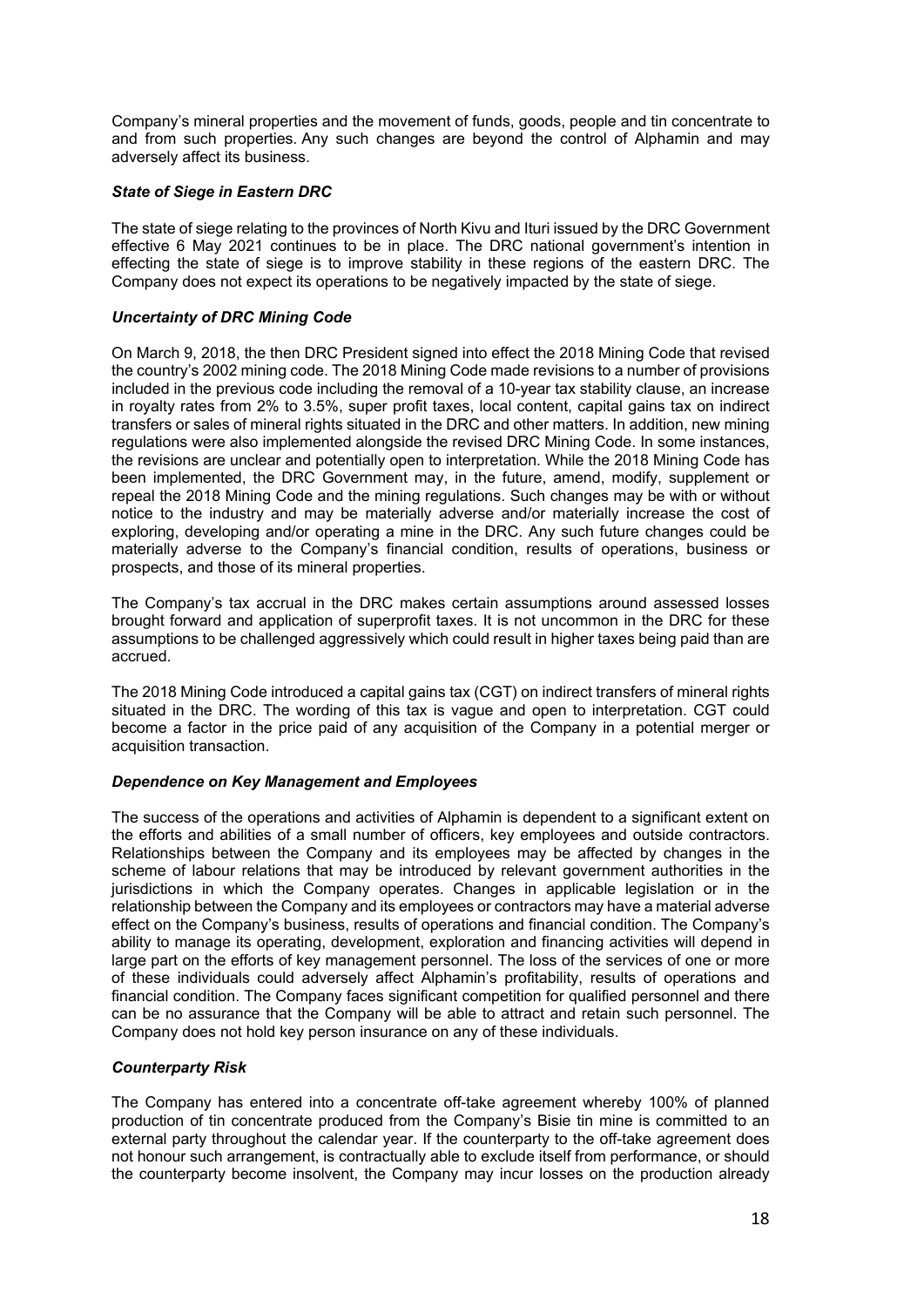shipped or be forced to sell a greater volume of production in the spot market, which is subject to market price fluctuations. In addition, there can be no assurance that the Company will be able to renew the off-take arrangement on economic terms upon expiry, or at all, or that the Company's production will meet the qualitative and quantitative requirements under such arrangement.

## *Foreign Exchange*

By virtue of its international operations, the Company incurs costs and expenses in a number of foreign currencies. The revenue from mining operations received by the Company is denominated in U.S. dollars since the price of tin it produces is referenced in U.S. dollars, and the majority of operating and capital expenditures of its mining and other operations are denominated in U.S. dollars but certain operating and capital expenditures are denominated in South African rand and Euro. Fluctuations in these foreign exchange rates give rise to foreign exchange exposures, either favourable or unfavourable, which could have a material impact on the Company's business, financial condition and results of operations.

## *Foreign Operations*

In the DRC, the assets and operations of the Company are subject to various levels of political, economic and other risks and uncertainties associated with operating in a foreign jurisdiction. These risks and uncertainties include, but are not limited to, currency exchange rates; high rates of inflation; labour unrest; renegotiation or nullification of existing concessions, licenses, permits and contracts; changes in taxation policies; restrictions on foreign exchange; changing political conditions; currency controls and foreign governmental regulations that favour or require the awarding of contracts to local contractors or require foreign contractors to employ citizens of, or purchase supplies from, a particular jurisdiction.

Changes, if any, in mining or investment policies or shifts in political attitude in the DRC may adversely affect Alphamin's operations and/or profitability. Operations may be affected in varying degrees by government regulations with respect to, but not limited to, restrictions on production, price controls, export controls, currency remittance, income taxes, foreign investment, maintenance of claims, environmental legislation, land use, land claims of local people, water use and mine safety.

Failure to comply strictly with applicable laws, regulations and local practices relating to mineral right applications and tenure could result in the loss, reduction or expropriation of entitlements. It is not possible for Alphamin to accurately predict such developments or changes in laws or policy or to what extent any such developments or changes may have a material adverse effect on the Company's operations.

### *Resource Nationalism*

Governments in certain jurisdictions struggle with depressed economies and as a result have targeted mining companies for additional revenue by way of increased economic rent for the exploitation of resources in their countries. Many countries have implemented changes to their respective mining regimes. Future changes could include things such as, but not limited to, law affecting foreign ownership and take-overs, mandatory government participation, taxation and royalties, working conditions, expropriation, export duties or repatriation of income or return of capital.

### *Bribery and Corruption*

The Company's operations are governed by, and involve interactions with, public officials and many levels of government in the DRC. Its operations take place in a jurisdiction ranked unfavourably under Transparency International's Corruption Perception Index. This jurisdiction may be vulnerable to the possibility of bribery, corruption, collusion, kickbacks, theft, improper commissions, facilitation payments, conflicts of interest and related party transactions. The Company is required to comply with anti‐bribery and anti‐corruption ("ABC") laws in the countries in which the Company conducts its business. In recent years, there has been a general increase in both the frequency of enforcement and the severity of penalties under such laws, resulting in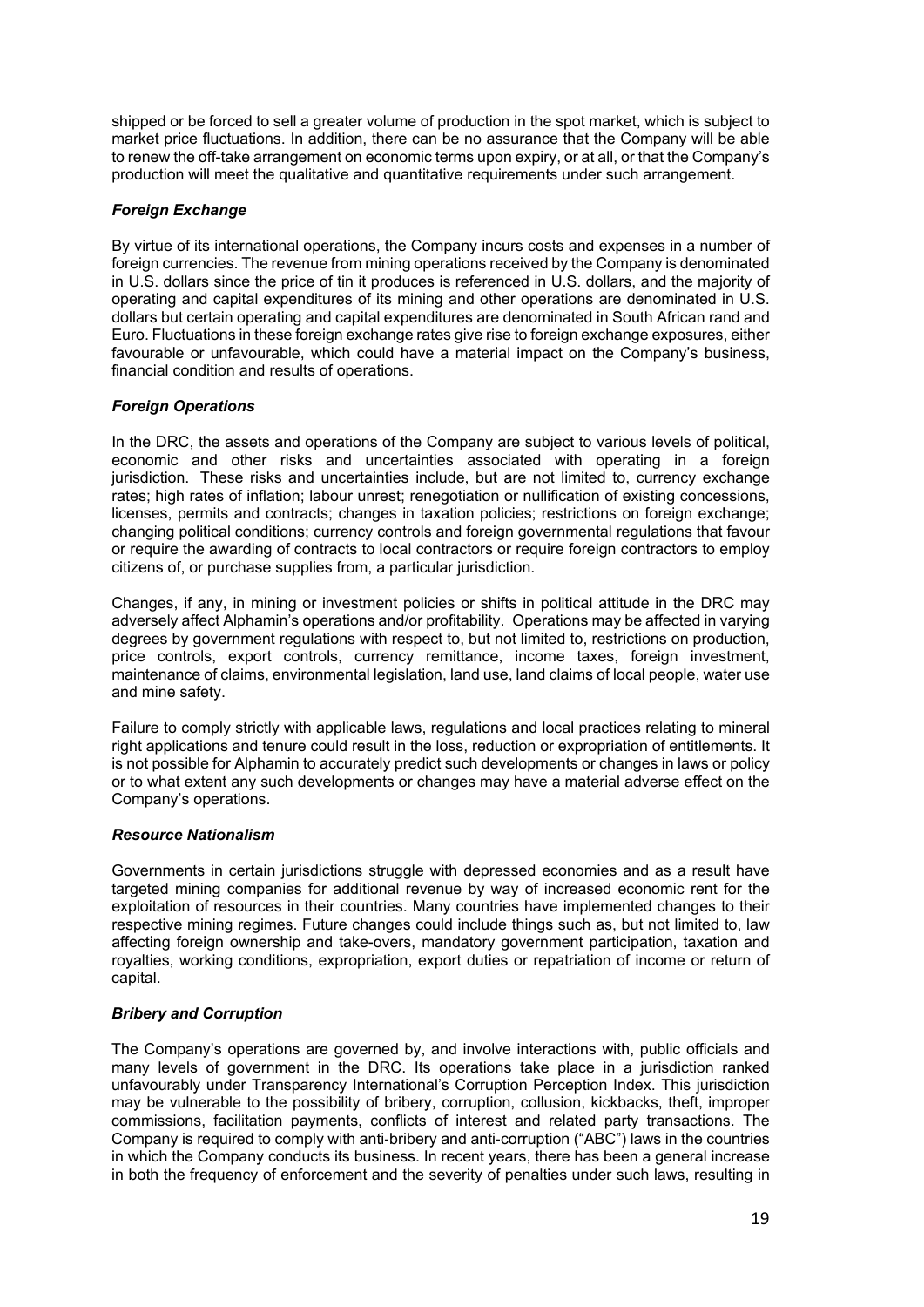greater scrutiny and punishment to companies convicted of violating anti‐corruption and anti‐ bribery laws. Furthermore, a company may be found liable for violations by not only its employees, but also by third parties, such as, but not limited to, contractors, suppliers, consultants, agents and customers. Although the Company has adopted a number of steps to mitigate bribery and corruption risks, which include, among others, developing policies and procedures, establishing a third party due diligence process, implementing training programs and performing regular internal monitoring activities and audits, such measures may not always be effective in ensuring the strict compliance with ABC laws of the Company, its employees or third parties. If the Company finds itself subject to an enforcement action or is found to be in violation of such laws, this may result in significant penalties, fines and/or sanctions imposed on the Company resulting in a material adverse impact on the Company's reputation, business, financial condition and results of operations.

#### *Laws, Regulations and Permitting*

The activities of the Company are subject to various laws and regulations governing prospecting, exploration, development, production, taxes, labour standards and occupational health, mine safety, toxic substances, land use, water use, land claims of local people, archaeological discovery and other matters. Although the Company currently carries out its operations and business in accordance with all applicable laws, rules and regulations, no assurance can be given that new laws, rules and regulations will not be enacted or that existing laws, rules and regulations will not be changed or be applied in a manner which could limit or curtail production or development. Furthermore, amendments to current laws and regulations governing operations and activities of mining, milling and processing or more stringent implementation thereof could cause costs and delays that could have a material adverse impact on the Company's business, financial condition and results of operations.

The Company's current and future operations and development activities are subject to receiving and maintaining permits from appropriate governmental authorities. Although the Company currently has the required permits for its current operations, there can be no assurance that delays will not occur in connection with obtaining all necessary renewals of such permits for the existing operations or additional permits for planned new operations or changes to existing operations that could have a material adverse impact on the Company's business, financial condition and results of operations.

Failure to comply with applicable laws, regulations and permitting requirements may result in enforcement actions, including orders issued by regulatory or judicial authorities causing operations to cease or be curtailed and may include corrective measures requiring capital expenditures, installation of additional equipment or remedial actions. Parties engaged in mining and processing operations or in the exploration or development of mineral properties may be required to compensate those suffering loss or damage by reason of the mining and processing activities and may have civil or criminal fines or penalties imposed for violations of applicable laws or regulations.

#### *Market Access Restrictions or Tariffs*

The Company could experience market access interruptions or trade barriers due to policies or tariffs of individual countries, or the actions of certain interest groups to restrict the import of certain commodities. Restrictions or interruptions in the Company's ability to transport concentrate across country boarders could materially affect its business operations. The Company's exported tin concentrate, or the supplies it imports may also be subject to tariffs, which may impair the competitiveness of its business.

#### *Conflict Minerals*

There have been a number of international initiatives to reduce trade in natural resources extracted in conflict zones, the sale of which are used to further fund conflict. For example, initiatives contained in Section 1502 of the Dodd-Frank Wall Street Reform and Consumer Protection Act in the United States and OECD Due Diligence Guidelines for Responsible Supply Chains of Minerals from Conflict-Affected and High-Risk Areas require supply chain managers to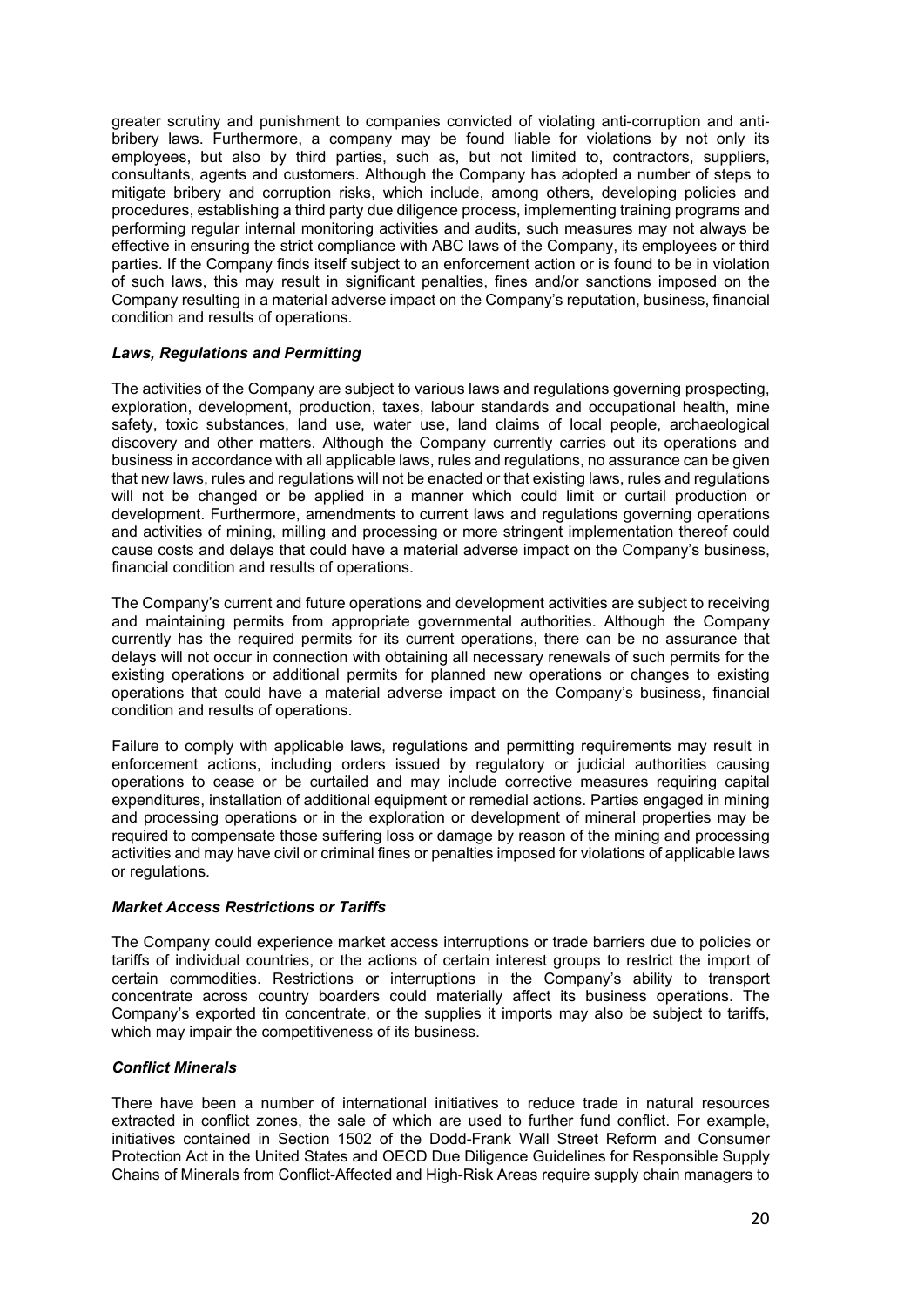verify purchased goods as "conflict-free" or implement measures to address any inability to do so. Similar legislative requirements have been adopted by the EU and will be enforceable from January 2021. Due to the geographic origin of the tin concentrate from the Bisie tin mine, under applicable laws and guidelines, the Company is required to certify to processing smelters and refiners that the concentrate produced at the Bisie tin mine is "conflict-free". This certification must be obtained from independent third party auditors, and should the Company not be able to maintain the "conflict-free" status of its tin concentrate in future, this could materially negatively affect sales of tin concentrate to refiners and could have a material adverse effect on the Company's business, operating results and financial position.

#### *Enforcement of Legal Rights*

In the event of a dispute arising at its foreign operations, the Company may be subject to the exclusive jurisdiction of foreign courts or may not be successful in subjecting foreign persons to the jurisdiction of courts in preferred jurisdictions or in arbitration. The Company may also be hindered or prevented from enforcing its rights with respect to a governmental entity or instrumentality because of the doctrine of sovereign immunity.

#### *Stakeholder Relations and License to Operate*

The Company's relationships with local communities and other stakeholders are critical to ensure the future success of its existing operations and the construction and development of its projects. There is an increasing level of public concern relating to the perceived effect of mining and smelter activities on the environment and on communities impacted by such activities. NGOs and civil society groups, some of which oppose globalization and resource development, are often vocal critics of the mining industry and its practices, including the use of hazardous substances and the handling, transportation and storage of various waste, including hazardous waste. Adverse publicity generated by such NGOs and civil society groups or others related to the extractive industries generally, or the Company's operations specifically, could have a material adverse impact on, including but not limited to, the laws under which the Company operates, its ability to secure new permits and its reputation. Reputation loss may result in decreased investor confidence, increased challenges in developing and maintaining community relations and an impediment to the Company's overall ability to advance its projects, obtain permits and licenses and/or continue its operations, which could have a material adverse impact on the Company's business, results of operations and financial condition. While the Company is committed to operating in a socially responsible manner, there is no guarantee that its efforts in this regard will mitigate this potential risk.

The inability of the Company to maintain positive relationships with local communities may also result in additional obstacles to permitting, increased legal challenges, or other disruptive operational issues at its operating mines, and could have a significant adverse impact on the Company's ability to generate cash flow, with a corresponding adverse impact to the Company's share price and financial condition.

#### *Estimates of Mineral Resources and Mineral Reserves*

The mineral resources and mineral reserves disclosed by the Company are estimates and no assurance can be given that the anticipated tonnages and grades will be achieved or that the indicated level of recovery will be realized. There are numerous uncertainties inherent in estimating mineral resources and mineral reserves, including many factors beyond the Company's control. Such estimation is a subjective process and the accuracy of any resource estimate is a function of the quantity and quality of available data and of the assumptions made and judgments used in engineering and geological interpretation. Short-term operating factors, such as the need for orderly development of the ore bodies or the processing of new or different ore grades, may cause the mining operation to be unprofitable in any particular accounting period. In addition, there can be no assurance that tin recoveries in small scale laboratory tests will be duplicated in larger scale tests under on‐site conditions or during production.

Fluctuations in tin prices, results of drilling, change in cut-off grades, metallurgical testing, production and the evaluation of mine plans subsequent to the date of any estimates may require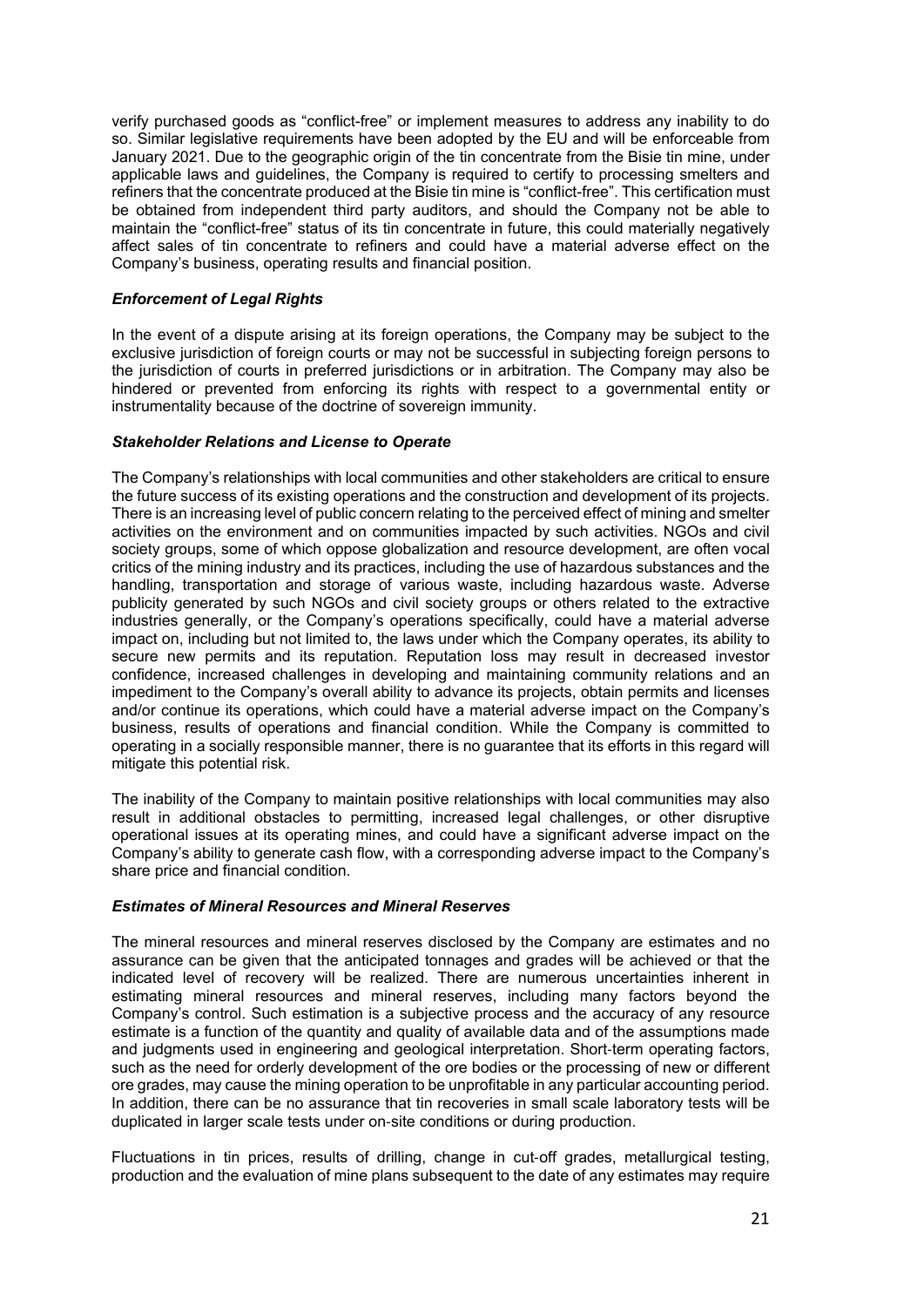revision of such estimates. The volume and grade of mineral reserves mined and processed, and the recovery rates achieved may not be the same as currently anticipated. Any material reduction in the estimated mineral resources and mineral reserves could have a material adverse impact on the Company's business, financial condition and results of operations. A significant decrease in the mineral resource and/or mineral reserve estimates could have a material adverse impact on the carrying value of exploration and evaluation assets, mine properties, property, plant and equipment, depletion and depreciation charges, and rehabilitation provisions, and could result in an impairment of the carrying value.

#### *Need for Mineral Reserves*

As mines have limited lives based on proven and probable mineral reserves, the Company must continually develop, replace and expand its mineral reserves as its mine produces tin. The Company's ability to maintain or increase its annual production of tin and its aggregate mineral reserves will be significantly dependent on its ability to expand mineral reserves both at existing mines and new mines it intends to bring into production in the future.

#### *Fluctuations in Commodity Prices and Tin Price Exposure*

The price of the common shares of the Company, and the consolidated financial results and exploration, development and mining activities of the Company may in the future be significantly and adversely affected by declines in the price of tin. The price of tin fluctuates widely and is affected by numerous factors beyond the control of the Company such as the sale or purchase of commodities by various central banks and financial institutions, interest rates, exchange rates, inflation or deflation, fluctuation in the value of the United States dollar and foreign currencies, global and regional supply and demand, the political and economic conditions and production costs of major mineral-producing countries throughout the world, and the cost of substitutes, inventory levels and carrying charges. Future serious price declines in the market value of tin could cause continued development of and commercial production from the properties in which the Company holds an interest to be impracticable. Depending on the price of tin, cash flow from any mining operations may not be sufficient and the Company could be forced to discontinue production and may lose its interest in, or may be forced to sell, some of its properties. Any future production from the Company's mining properties is dependent upon the prices of tin being adequate to make these properties economic. In addition to adversely affecting the resource estimates of the Company and its financial condition, declining commodity prices can impact operations by requiring a reassessment of the feasibility of a particular project. Such a reassessment may be the result of a management decision or may be required under financing arrangements related to a particular project. Even if a project is ultimately determined to be economically viable, the need to conduct such a reassessment may cause substantial delays or may interrupt operations until the reassessment can be completed.

The Company sells tin concentrate based on the three or four-month average tin price at or close to the date of delivery to the customer, as agreed from time to time. The point of delivery could be any of Logu or Goma, in the North Kivu province of DRC or Kampala, Uganda under the terms of the contract. The Company does not have a hedging policy and is exposed to significant price movements between provisional invoicing and final pricing, which can be significant in a volatile tin price environment.

### *Risk of Legal and Administrative Proceedings*

The nature of the Company's business exposes it to various litigation matters, including civil liability claims, environmental matters, health and safety matters, regulatory and administrative proceedings, governmental investigations, tort claims, allegations of discriminatory practices, harassment, unethical behavior, breach of human rights, contract disputes, labor matters and tax matters, among others. In addition, the Company may be subject to proceedings as a result of misconduct by its employees or third-party contractors, such as theft, bribery, sabotage, fraud, insider trading, violation of laws, slander or other illegal actions. All industries, including the mining industry, are subject to legal claims, with and without merit. The Company is currently involved in litigation and may become involved in legal disputes in the future. Defense and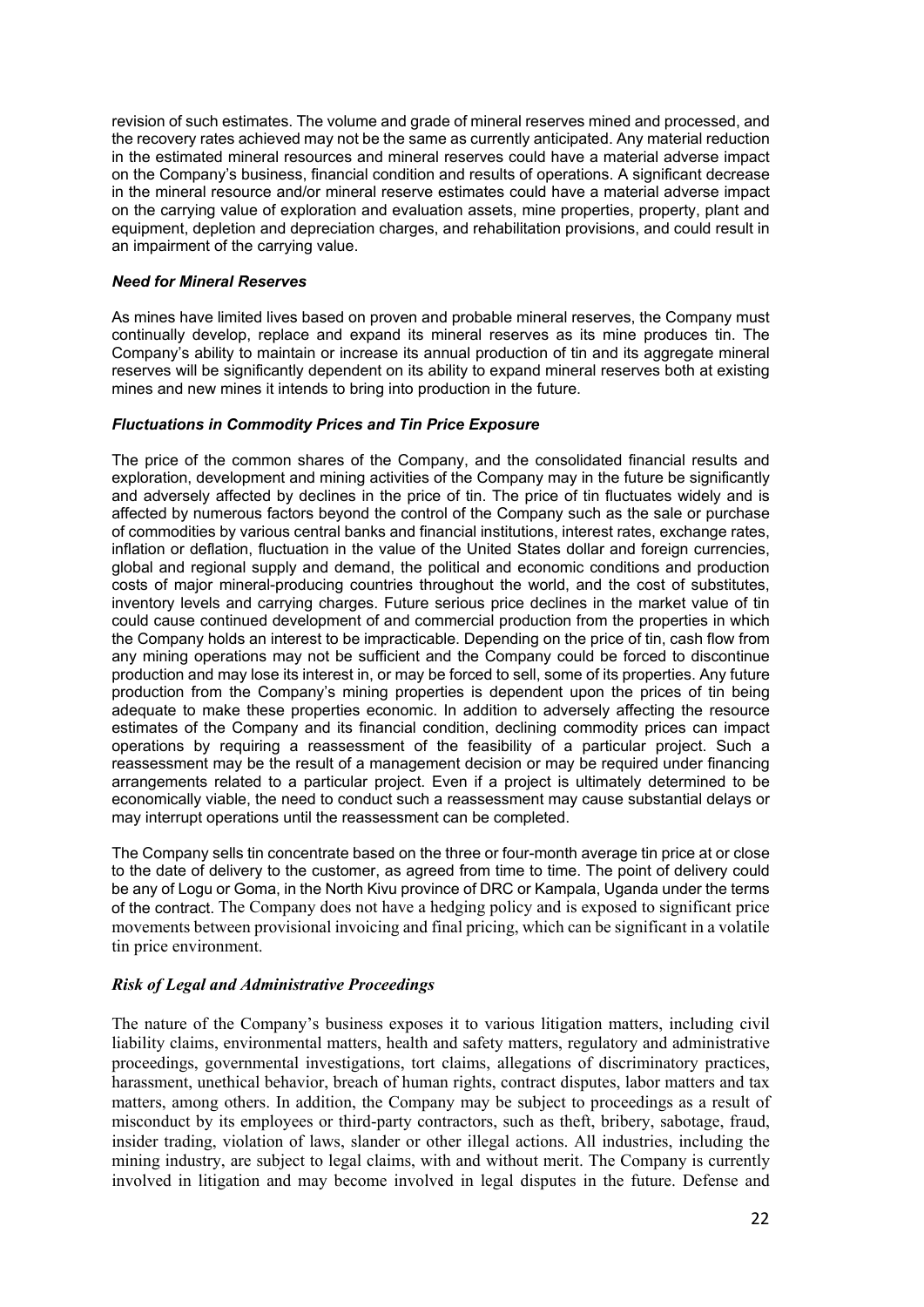settlement costs associated with litigation can be substantial, even with respect to claims that are frivolous or have no merit. Due to the inherent uncertainty of the litigation process, the resolution of any particular legal proceeding may have a material adverse effect on the Company's financial position or results of operations. Securities class action litigation is also becoming more prevalent and is often brought against companies following periods of volatility in the market price of their securities.

### *Environmental Matters*

All phases of the Company's operations are subject to environmental regulations in the DRC and other jurisdictions in which it may operate. Environmental legislation is evolving in a manner which will require stricter standards and enforcement, increased fines and penalties for non-compliance, more stringent environmental assessments of proposed projects and a heightened degree of responsibility for companies and their officers, directors and employees. There is no assurance that future changes in environmental regulation, if any, will not adversely affect the Company's operations. Environmental hazards may exist on the properties in which the Company holds interests which are presently unknown to the Company and which have been caused by previous or existing owners or operators of the properties or by illegal mining activities.

### *Climate Change Legislation Risks*

Many governments are moving to enact climate change legislation and treaties at the international, national, state, provincial and local levels. Where legislation already exists, regulations relating to emission levels and energy efficiency are becoming more stringent. Some of the cost associated with meeting more stringent regulations can be offset by increased energy efficiency and technological innovation. However, if the current regulatory trend continues, meeting more stringent regulations is anticipated to result in increased costs, which could have a material adverse impact on the Company's business, results of operations and financial condition.

#### *Uncertainty of Production and Cost Estimates*

As a result of the substantial expenditures involved in the development of mineral projects and the fluctuation and increase of costs over time, development projects may be prone to material cost overruns. The Company's actual production and costs may vary from estimates for a variety of reasons, including: increased competition for resources and development inputs; cost inflation affecting the mining industry in general; actual ore mined varying from estimates of grade, tonnage, dilution and metallurgical and other characteristics; short-term operating factors relating to the ore reserves, such as the need for sequential development of ore bodies and the processing of new or different ore grades; revisions to mine plans, changes in the ore processing recoveries to final concentrate, difficulties with supply chain management, including the implementation and management of enterprise resource planning software; risks and hazards associated with mining; natural phenomena, such as inclement weather conditions, outbreaks of illness, water or power availability, floods, and earthquakes, volcanoes; and unexpected labour shortages or strikes. Operating costs may also be affected by a variety of factors, including changing waste-to-ore ratios, ore grades mined and processing recoveries, labour costs, cost of commodities and other inputs, general inflationary pressures and currency exchange rates. Many of these factors are beyond the Company's control. No assurance can be given that the Company's cost estimates will be achieved. Failure to achieve production or cost estimates or material increases in costs could have an adverse impact on Alphamin's future cash flows, profitability, results of operations and financial condition.

#### *Insurance and Uninsured Risks*

The business of the Company is subject to a number of risks and hazards generally, including adverse environmental conditions, industrial accidents, labour disputes, unusual or unexpected geological conditions, ground or slope failures underground or on surface, cave-ins, changes in the regulatory environment and natural phenomena such as inclement weather conditions, floods and earthquakes. Such occurrences could result in damage to mineral properties or production facilities, personal injury or death, environmental damage to properties of the Company or others, delays in mining, monetary losses and possible legal liability. Although the Company may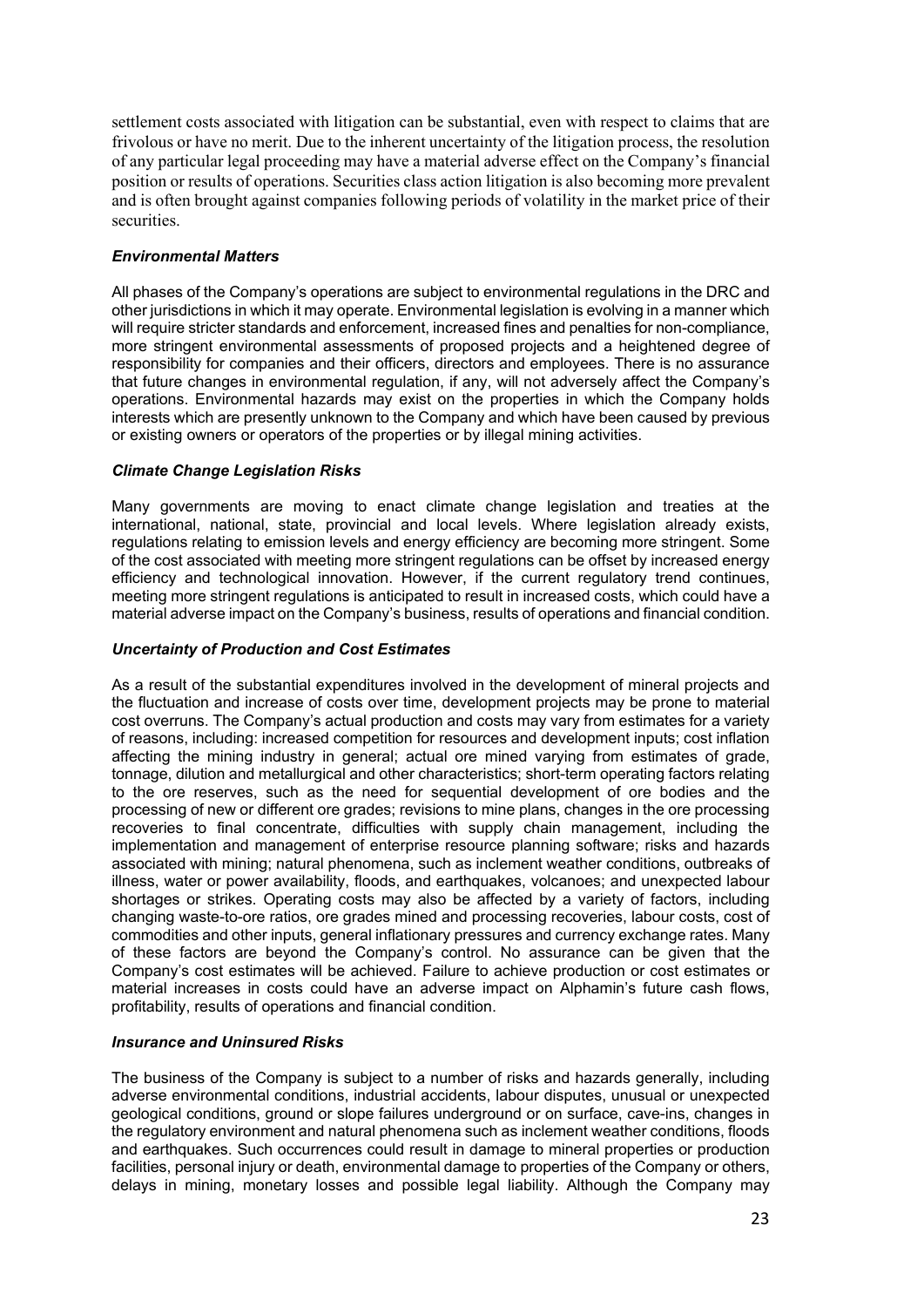maintain insurance to protect against certain risks in such amounts as it considers to be reasonable, its insurance will not cover all the potential risks and related loss of profit associated with a mining company's operations. The Company may also be unable to maintain insurance to cover these risks at economically feasible premiums. Insurance coverage may not be available or may not be adequate to cover any resulting liability. Moreover, insurance against risks such as environmental pollution or other hazards as a result of exploration and production is not generally available to the Company or to other companies in the mining industry on acceptable terms. The Company might also become subject to liability for pollution or other hazards which it may not be insured against or which the Company may elect not to insure against because of premium costs or other reasons. Losses from these events may cause the Company to incur significant costs that could have a material adverse effect upon its financial performance, results of operations and liquidity position.

### *Land Title*

Although the nature and extent of the interests of the Company in the properties in which it holds an interest has been reviewed by or on behalf of the Company and title opinions have been obtained by the Company with regard to certain of such properties, there may still be undetected title defects affecting such properties. Title insurance generally is not available, and the ability of the Company to ensure that it has obtained secure claim to individual mineral properties or mining concessions may be severely constrained. Furthermore, in certain cases, the Company has not conducted surveys of the claims in which it holds direct or indirect interests and, therefore, the precise area and location of such claims may be in doubt. Accordingly, the properties in which the Company holds an interest may be subject to prior unregistered liens, agreements, transfers or claims, and title may be affected by, among other things, undetected defects which could have a material adverse impact on the Company's operations. In addition, the Company may be unable to operate its properties as permitted or to enforce its rights with respect to its properties.

### *Costs of Land Reclamation*

It is difficult to determine the exact amounts which will be required to complete all land reclamation activities in connection with the properties in which the Company holds an interest. Reclamation bonds and other forms of financial assurance represent only a portion of the total amount of money that will be spent on reclamation activities over the life of a mine. Accordingly, it may be necessary to revise planned expenditures and operating plans in order to fund reclamation activities. Such costs may have a material adverse impact upon the financial condition and results of operations of the Company.

### *Infrastructure and supplies*

Mining, processing, development and exploration activities depend, to one degree or another, on adequate infrastructure. Reliable roads, bridges, power sources and water supply are important determinants, which affect capital and operating costs. Unusual or infrequent weather phenomena, sabotage, government or other interference in the maintenance or provision or continued availability of such infrastructure could adversely affect the operations, financial condition and results of operations of the Company.

Alphamin's mineral interests are located in a remote area of the DRC, which lacks basic infrastructure, including sources of power, water, housing, food and transport. In order to develop and operate any of its mineral interests, Alphamin will need to maintain the facilities and materials necessary to support operations in the remote location in which it is situated. The remoteness of the mineral interests affects the viability of mining operations, as Alphamin will need to maintain and upgrade sources of power, water, physical plant and transport infrastructure that have been developed as part of the construction of the Bisie tin mine. The lack of availability of such sources may adversely affect mining feasibility and will, in any event, require Alphamin to apply significant funds, locate adequate supplies and obtain necessary approvals from national, provincial and regional governments, none of which can be assured.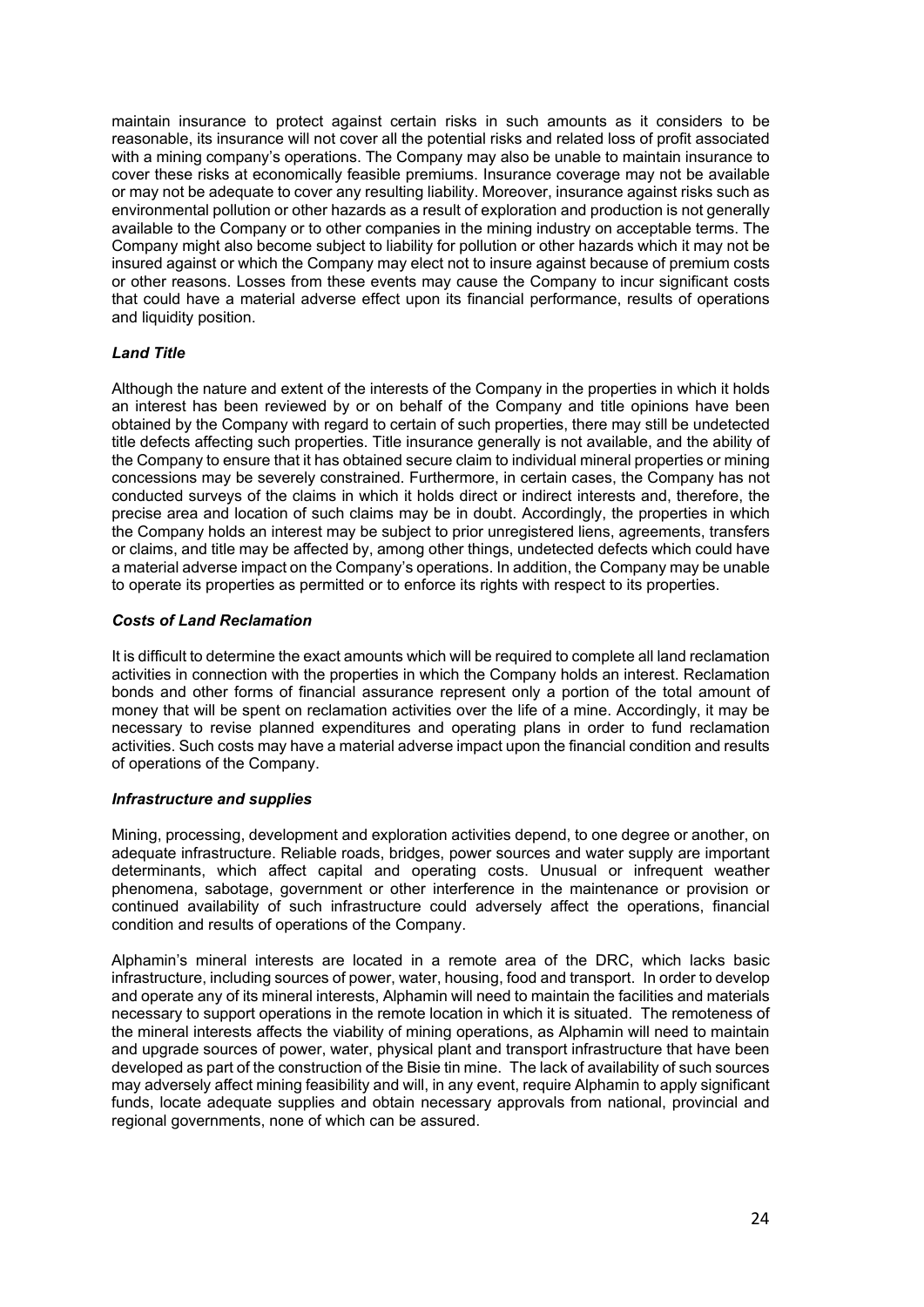## *Power Supply*

The Company's operations depend upon the reliable and continuous delivery of sufficient quantities of power to its mine and processing facilities. As a result of the Bisie tin mine's remote location, diesel generators are relied upon for the generation of power for the project. Although measures to keep power outages and shortages to a minimum have been implemented, there may nonetheless be power outages or shortages as a result of insufficient capacity, breakdown of equipment, unavailability of parts or diesel fuel and other causes, which if they occur, may have a material adverse effect on the Company's business, operating results and financial position.

#### *Effect of Inflation on Results of Operations*

The Bisie tin mine, which represents the Company's main asset, is located in the DRC which has historically experienced relatively high rates of inflation and increases in such rate of inflation may have a material adverse impact upon the financial condition and results of operations of the Company.

### *Global Financial Conditions*

Global financial conditions continue to be characterized as volatile. In recent years, global markets have been adversely impacted by various credit crises and significant fluctuations in fuel, energy, and transportation costs, and metals prices. Many industries, including the mining industry, have been impacted by these market conditions. A slowdown in the financial markets, geopolitical events, or other economic conditions, including, but not limited to, consumer spending, employment rates, business conditions, inflation, fuel, energy and transportation costs, consumer debt levels, lack of available credit, the state of the financial markets, interest rates and tax rates, may adversely affect the Company's growth and profitability. Future crises may be precipitated by any number of causes, including natural disasters, outbreaks of medical endemic or pandemic issues, geopolitical instability, changes to energy prices or sovereign defaults. If increased levels of volatility continue or in the event of a rapid destabilization of global economic conditions, it may result in a material adverse effect on commodity prices, demand for metals, availability of credit, investor confidence, and general financial market liquidity, all of which may adversely affect the Company's business and the market price of its securities.

In addition to potentially affecting the price of commodities, general inflationary pressures may also affect the Company's labor, commodity, and other input costs at operations, which could have a materially adverse effect on the Company's financial condition, results of operations and capital expenditures for the development of its projects.

### *Reliance on a Single Property*

The only material property interest of the Company is the Bisie tin project. Unless the Company acquires additional property interests, any adverse developments affecting the Bisie tin project could have a material adverse effect upon the Company and would materially and adversely affect the potential mineral resource production, profitability, financial performance and results of operations of the Company. The Company also anticipates using revenue generated by its operations at the Bisie tin mine in the future to finance other growth and value add initiatives, exploration and development on its properties. Further, there can be no assurance that the Company's exploration and development programs at its properties will result in any new economically viable mining operations or yield new mineral resources to replace and expand current mineral resources.

### *Dividends*

The Company paid an initial dividend in February 2022. Payment of any future dividends will be at the discretion of the Board after taking into account many factors, including the Company's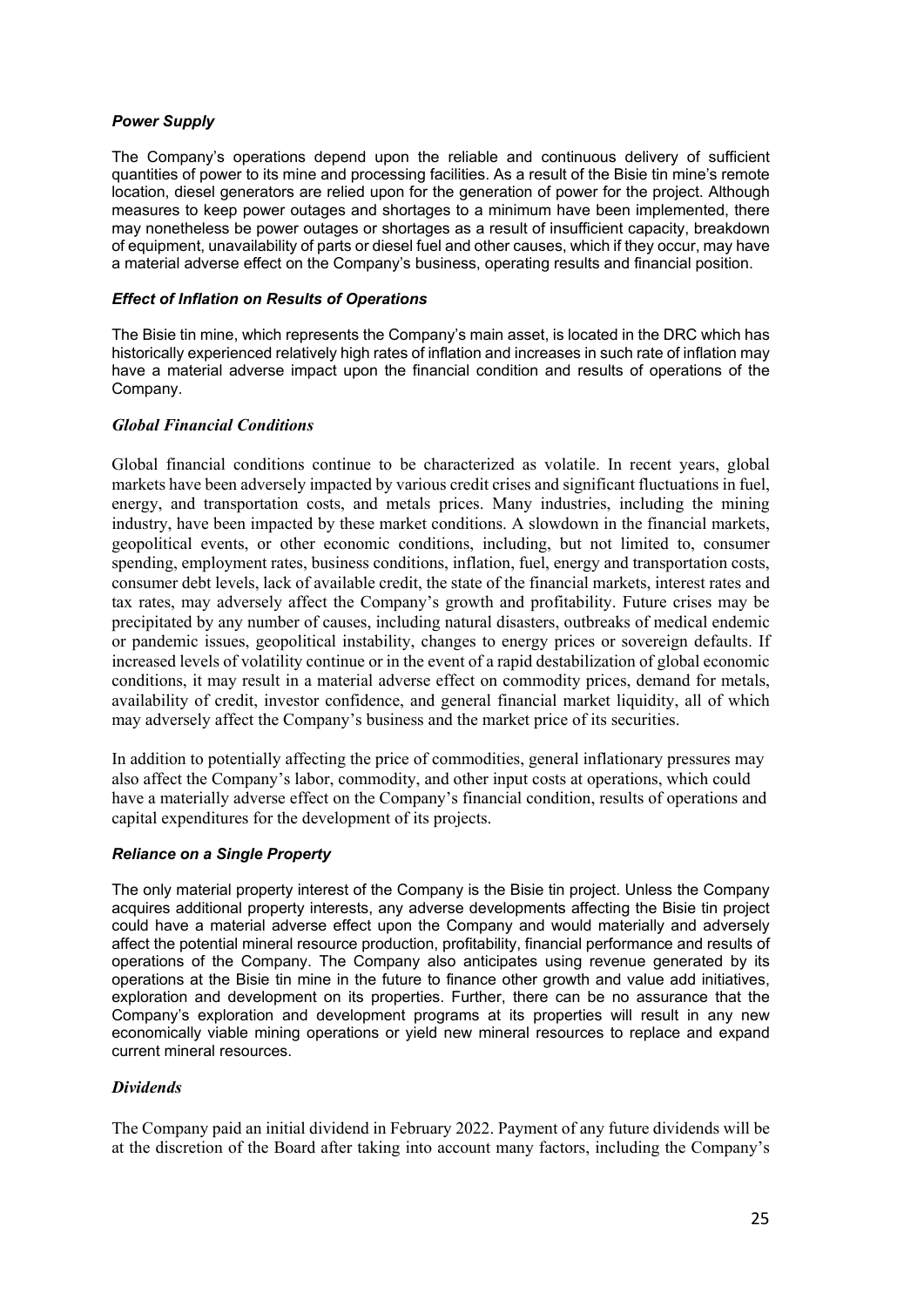operating results, financial condition, and current and anticipated cash needs. There can be no assurance that dividends will be paid in the future.

### *Strategic Review*

In November 2021, the Company announced the initiation of a strategic review to explore alternatives with a view to maximising shareholder value. Such strategic alternatives could include, but are not limited to, fast-tracking the Company's expansion and life-of-mine extension potential, balance sheet restructuring including revenue prepayments and streaming, shareholder distributions or a corporate merger or sale transaction. The Company has not established a definitive timeline to complete the strategic review and no decisions related to any strategic alternative have been reached at this time. There can be no assurance that any strategic transaction or transactions will result from the strategic review.

## *Information Technology*

The Company is growing more reliant on the continuous and uninterrupted operations of its information technology ("IT") systems. User access and security of all IT systems are important elements to the operations of the Company. Protection against cyber security incidents and cloud security, and security of all of the Company's IT systems, are critical to the operations of the Company. Any IT failure pertaining to availability, access or system security could result in disruption for personnel and could adversely affect the reputation, operations or financial performance of the Company. The Company stores a significant amount of its proprietary data on servers including, but not limited to, financial records, drilling databases, technical information, legal information, licences and human resource records. The Company utilizes standard protocols and procedures in protecting and backing up electronic records; however, there is no assurance that third parties will not illegally access these records which could have a material adverse effect on the Company.

### *Foreign Subsidiaries*

The Company conducts its operations through foreign subsidiaries and substantially all of its assets are held in such entities. Accordingly, any limitation on the transfer of cash or other assets between or among the Company and such entities, could restrict or impact the Company's ability to fund or receive cash from its operations. Any such limitations, or the perception that such limitations may exist now or in the future, could have a material adverse impact on the Company's business, financial condition and results of operations. In addition, the Company is incorporated under the laws of Mauritius and the corporate law and other laws governing the Company and its foreign subsidiaries differ materially from Canadian corporate and other laws. Challenges to the Company's ownership or title to the shares of such subsidiaries or the subsidiaries' title or ownership of their assets may occur based on alleged formalistic defects or other grounds that are based on form rather than in substance. Any such challenges may cost time and resources for the Company or cause other adverse effects.

### *Risks with Respect to Inadequate Controls over Financial Reporting*

Any failure of the Company to implement adequate controls over financial reporting, or difficulties encountered in their implementation, could have a material adverse impact on the Company's business, financial condition, results of operations and share price. No evaluation can provide absolute assurance that the Company's internal control over financial reporting will detect or uncover all material information required to be reported. Furthermore, there can be no certainty that the Company's internal control over financial reporting will prevent or detect all errors and fraud. In addition, with ever increasing regulations and changes in the Company's business it is expected that the Company's internal control over financial reporting will continue to evolve and improve over time.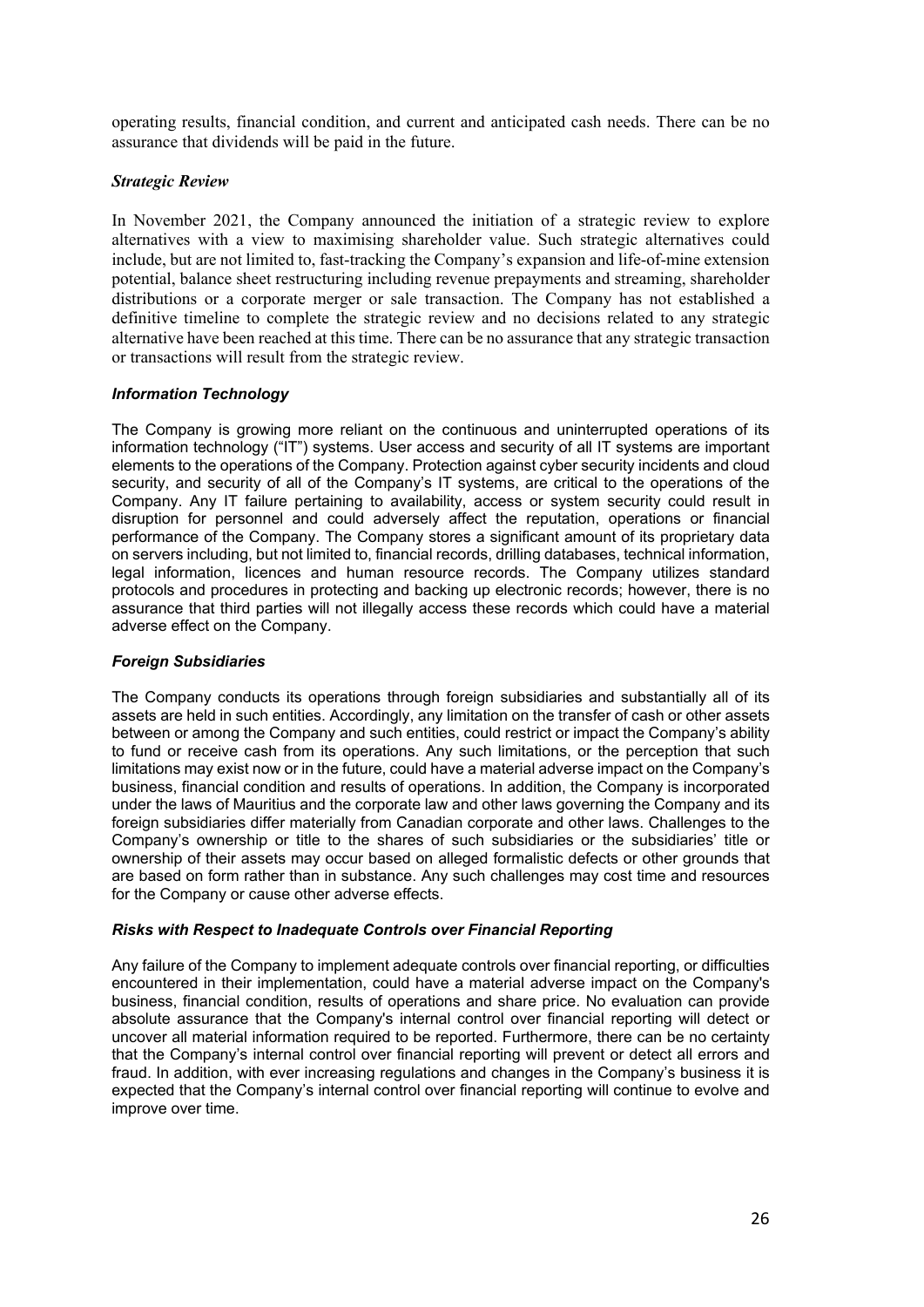### *Health and Safety Risk*

Mining, like many other extractive natural resource industries, is subject to potential risks and liabilities due to accidents that could result in serious injury or death. The impact of such accidents could affect the profitability of the operations, cause an interruption to operations, lead to a loss of licenses, affect the reputation of the Company and its ability to obtain further licenses, damage community relations and reduce the perceived appeal of the Company as an employer. The Company has procedures in place to manage health and safety protocols in order to reduce the risk of occurrence and the severity of any accident and is continually investing time and resources to enhance health and safety at all operations.

#### *DRC Specific Health Care Challenges*

The Company faces certain risks in dealing with HIV/AIDS, malaria, tuberculosis and from time to time other infectious diseases such as Ebola. HIV/AIDS, malaria, tuberculosis, Ebola and associated diseases remain the major health care challenge faced by the DRC mining industry. Employee-related costs in the DRC are affected by HIV/AIDS, malaria and tuberculosis in the form of increased absenteeism, lower morale, reduced productivity, increased recruitment and replacement costs, higher insurance premiums and increased benefit payments and other costs of providing treatment and this could have a material adverse impact on the Bisie tin project and on the Company's business, financial condition, results of operations or prospects.

#### *Significant Shareholder*

Tremont owns approximately 58.15% of the common shares of the Company. As a result, Tremont has the ability to influence the outcome of corporate actions requiring shareholder approval, including the election of directors of the Company and the approval of certain corporate transactions.

#### *Public Company Obligations*

The Company's business is subject to evolving corporate governance and public disclosure regulations that have increased both the Company's compliance costs and the risk of non‐ compliance, which could have a material adverse impact on the Company's share price.

The Company is subject to changing rules and regulations promulgated by a number of governmental and self‐regulated organizations, including the Canadian Securities Administrators, the TSX Venture Exchange, JSE and the International Accounting Standards Board. These rules and regulations continue to evolve in scope and complexity creating many new requirements. The Company's efforts to comply with rules and obligations could result in increased general and administration expenses and a diversion of management time and attention from revenue‐ generating activities.

### *Conflicts of interest*

The Company's proposed business raises potential conflicts of interests between certain of its officers and directors and the Company. Certain directors of the Company are directors of other mineral resource companies and advisors and, to the extent that such other companies may participate or advise in ventures in which the Company may participate, these directors may have a conflict of interest in negotiating and concluding terms regarding the extent of such participation. In the event that such a conflict of interest arises at a meeting of the Company's directors, a director who has such a conflict will abstain from voting for or against the approval of such participation or such terms. In appropriate cases, the Company will establish a special committee of independent directors to review a matter in which several directors, or management, may have a conflict. From time to time, several companies may participate in the acquisition, exploration and development of natural resource properties thereby allowing for their participation in larger programs, involvement in a greater number of programs and reduction of the financial exposure with respect to any one program. It may also occur that a particular company will assign all or a portion of its interest in a particular program to another of these companies due to the financial position of the company making the assignment.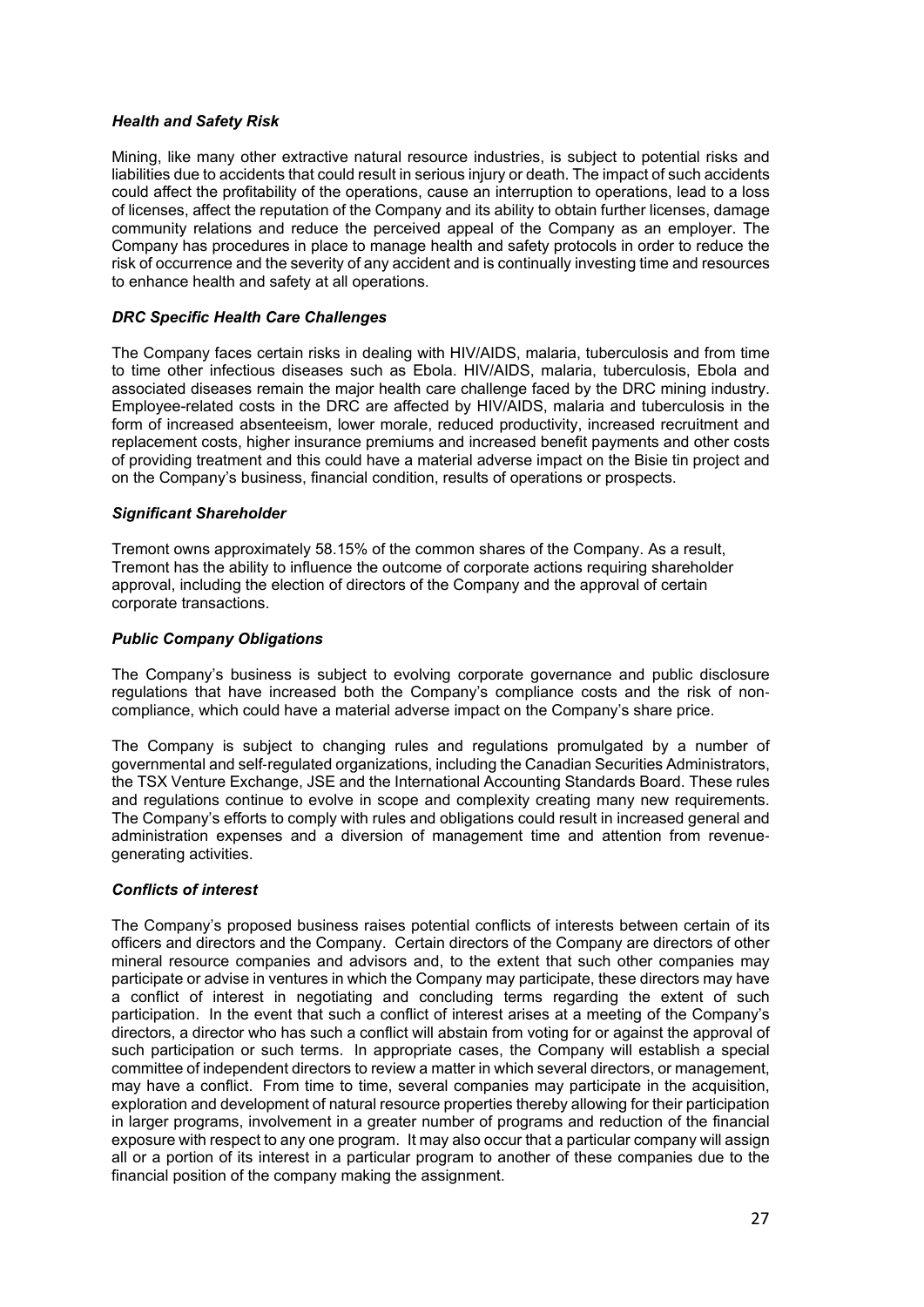In determining whether the Company will participate in a particular program and the interest therein to be acquired by it, the directors will primarily consider the potential benefits to the Company, the degree of risk to which the Company may be exposed and its financial position at that time. Other than as indicated, the Company has no other procedures or mechanisms to deal with conflicts of interest. The Company is not aware of the existence of any conflict of interest as described herein.

### *Market Price of Common Shares*

The common shares are listed on the TSX Venture Exchange and JSE AltX. The price of these and other shares making up the mining sector have historically experienced substantial volatility, often based on factors unrelated to the financial performance or prospects of the companies involved. These factors include macroeconomic developments in North America and globally, including those impacting the price of commodities, interest rates, market perceptions concerning equity securities generally and the precious and base metal sectors in particular, and factors that may be specific to the Company, including daily traded volumes of the common shares.

As a result of any of these factors, the market price of the common shares at any given point in time may not accurately reflect the Company's long-term value, which in turn could impact the ability of the Company to raise equity or raise equity on terms considered to be acceptable. Securities class action litigation often has been brought against companies following periods of volatility in the market price of their securities. The Company may in the future be the target of similar litigation. Securities litigation could result in substantial costs and damages and divert management's attention and resources and have a material adverse impact on the Company's business, financial condition and results of operations.

### *Dilution to Common Shares*

From time to time the Company may issue warrants or other convertible securities to investors or grant stock options to service providers under its share-based compensation plans. The holders of these securities are given an opportunity to profit from an increase in the market price of the Company's common shares with a resulting dilution in the interest of shareholders. The holders of warrants, stock options or other convertible securities may exercise such securities at a time when the Company may have been able to obtain any needed capital by a new offering of securities on terms more favourable than those provided by the outstanding rights. The increase in the number of common shares in the market, if all or part of these outstanding rights were exercised, and the possibility of sales of these additional shares may have a negative effect on the price of the Company's common shares.

The Company may need to raise additional financing in the future through the issuance of additional equity securities. If the Company raises additional funding by issuing additional equity securities, such financings may substantially dilute the interests of shareholders of the Company and reduce the value of their investment in the Company's securities.

*The above list of risk factors ought not to be taken as exhaustive of the risks faced by Alphamin or by investors in Alphamin. The above factors, and others not specifically referred to above, may in the future materially affect the financial performance of Alphamin and the value of the common shares.*

## <span id="page-27-0"></span>**RELATED PARTY TRANSACTIONS**

### **KEY MANAGEMENT PERSONNEL**

Key management personnel include those persons having authority and responsibility for planning, directing and controlling the activities of the Company as a whole. The Company has determined that key management personnel consist of executive and non-executive members of the Company's Board of Directors and corporate officers. Remuneration attributed to key management personnel can be summarised as follows: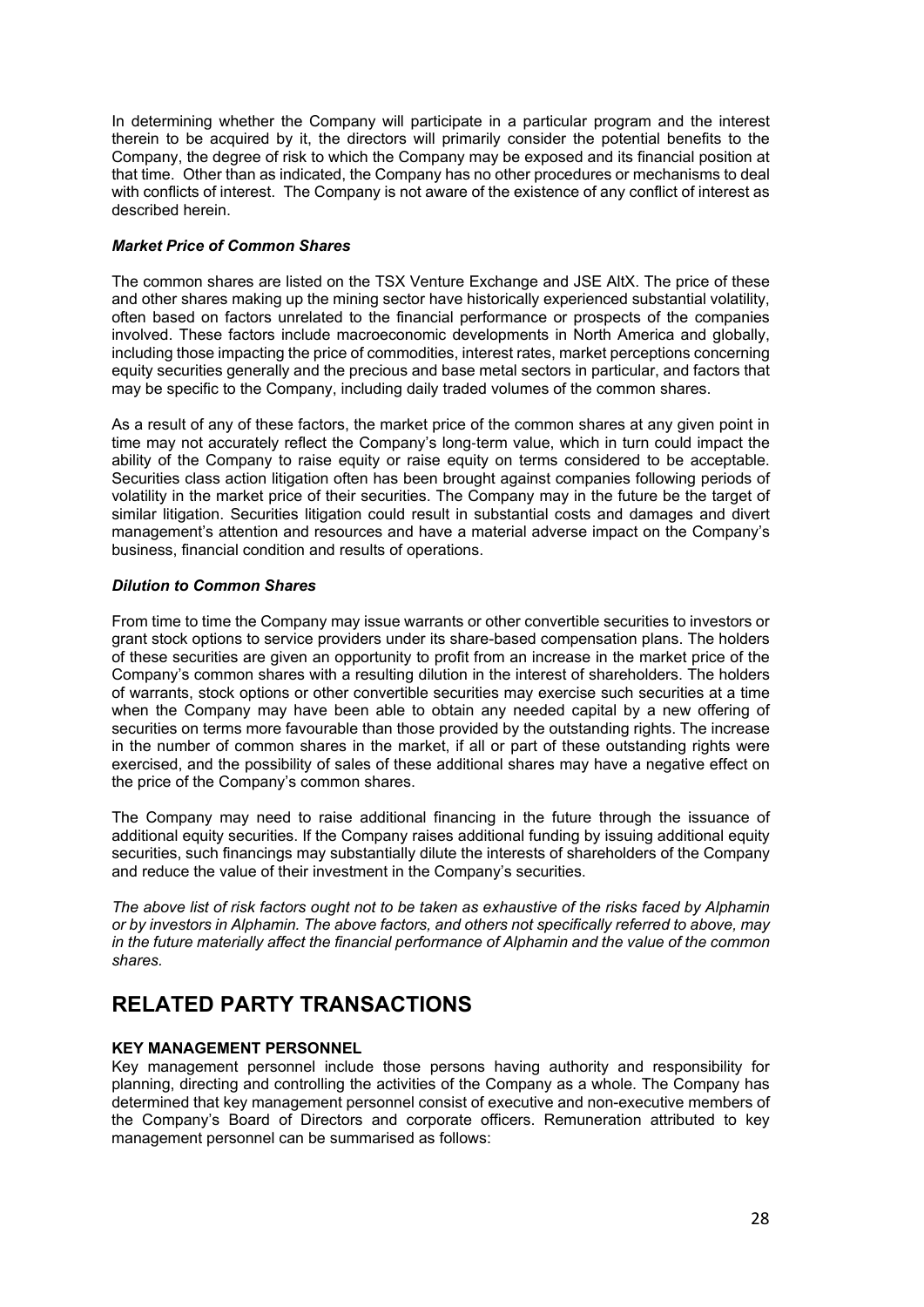|                                     |                            | December 31<br>2021 | December 31<br>2020 |
|-------------------------------------|----------------------------|---------------------|---------------------|
| Item                                | <b>Relationship</b>        |                     |                     |
| Director and Officer fees           | Directors, officers        | 1,667,925           | 1,670,683           |
| Secretarial and administrative fees | <b>Corporate Secretary</b> | 36.000              | 36,000              |
| Management fees                     | <b>Directors</b>           | 138,900             | 138,900             |
| Share based payments                | Directors, officers        | 273,923             | 288,704             |

Debt due to related parties of \$3,558,637 (December 31, 2020 – \$12,257,520) are due to Tremont Master Holdings, the Company's major shareholder. See Note 13 of the audited consolidated financial statements for further details.

Accounts payable due to related parties was Nil in 2021. The 2020 amount of \$48,716 related primarily to management fees due to Pangea Exploration PTY Ltd, a management Company of which directors Maritz Smith and Boris Kamstra are also directors.

## <span id="page-28-0"></span>**MANAGEMENT'S REPORT ON INTERNAL CONTROL OVER FINANCIAL REPORTING**

In accordance with National Instrument 52-109, Certification of Disclosure in Issuers' Annual and Interim Filings ("NI 52-109"), the Chief Executive Officer and Chief Financial Officer of the Company will file a Venture Issuer Basic Certificate with respect to the financial information contained in the consolidated financial statements and the audited annual financial statements and respective accompanying Management's Discussion and Analysis.

In contrast to the full certificate under NI 52-109, the Venture Issuer Basic Certification does not include representations relating to the establishment and maintenance of disclosure controls and procedures and internal control over financial reporting, as defined in NI 52-109.

## <span id="page-28-1"></span>**USE OF NON-IFRS FINANCIAL PERFORMANCE MEASURES**

This MD&A refers to the following non-IFRS financial performance measures: Earnings before interest, taxes, depreciation and amortization ("EBITDA"), and All-In Sustaining Cost ("AISC").

These measures are not recognized under IFRS as they do not have any standardized meaning prescribed by IFRS and are therefore unlikely to be comparable to similar measures presented by other issuers. We use these measures internally to evaluate the underlying operating performance of the Company for the reporting periods presented. The use of these measures enables us to assess performance trends and to evaluate the results of the underlying business of the Company. We understand that certain investors, and others who follow the Company's performance, also assess performance in this way.

We believe that these measures reflect our performance and are useful indicators of our expected performance in future periods. This data is intended to provide additional information and should not be considered in isolation or as a substitute for measures of performance prepared in accordance with IFRS.

### **EBITDA**

EBITDA provides insight into our overall business performance (a combination of cost management and growth) and is the corresponding flow drivers towards the objective of achieving industry-leading returns. This measure assists readers in understanding the ongoing cash generating potential of the business including liquidity to fund working capital, servicing debt, and funding capital expenditures and investment opportunities. EBITDA is profit before net finance expense, income taxes and depreciation, depletion, and amortization.(See "Results of Operations" above for a reconciliation of operating profit to EBITDA).

## **NET CASH/(DEBT)**

Net debt demonstrates how our debt is being managed and is defined as total current and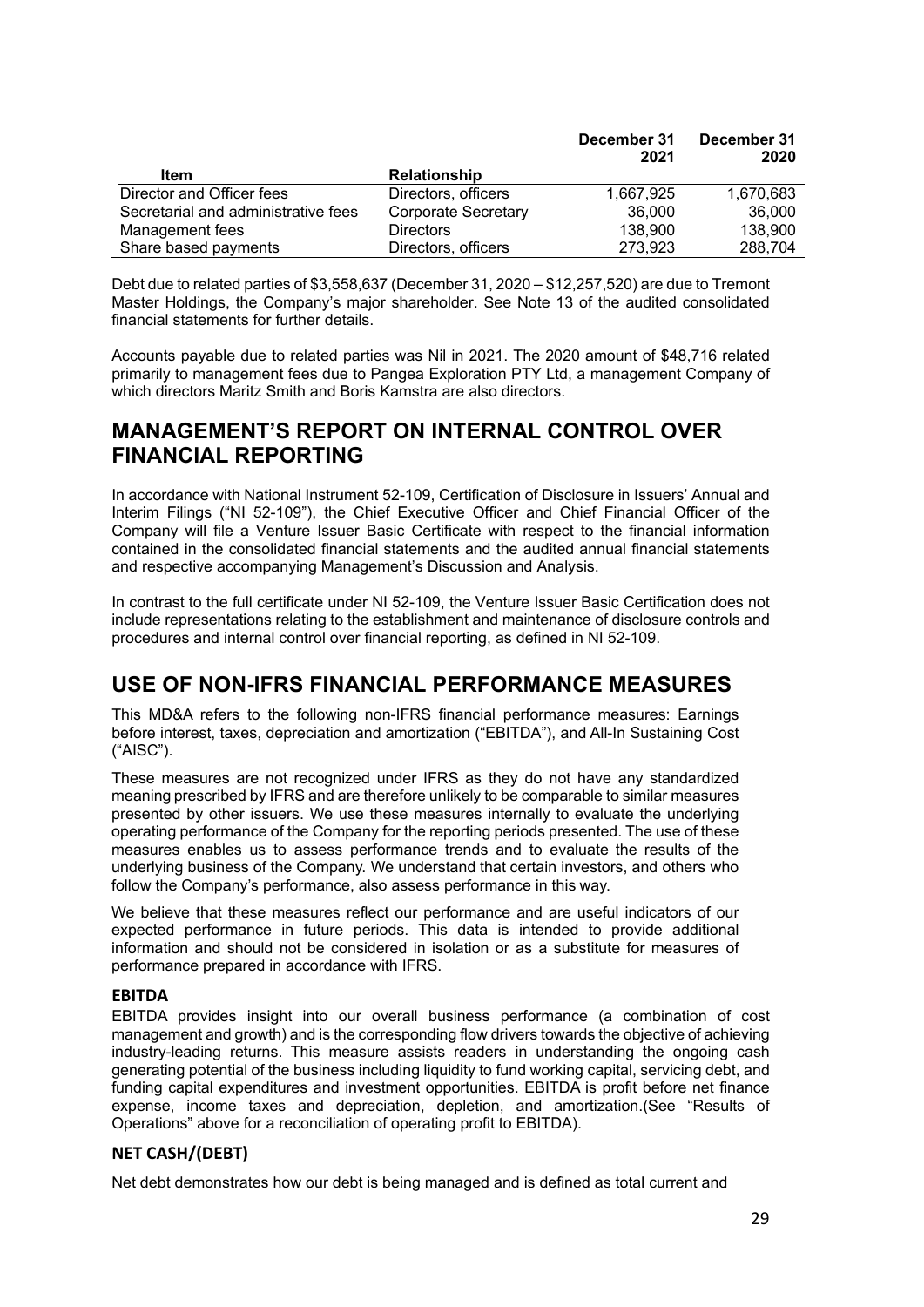|                                          | December 31,   | December 31,   |
|------------------------------------------|----------------|----------------|
|                                          | 2021           | 2020           |
|                                          | <b>USD</b>     | <b>USD</b>     |
|                                          |                |                |
| Current portion of lease liabilities     | (2, 167, 399)  | (1,315,694)    |
| Current portion of debt                  | (18, 210, 125) | (25, 810, 489) |
| Non-current portion of lease liabilities | (2,029,164)    | (2,085,447)    |
| Non-current portion of debt              |                | (37, 255, 475) |
| Total debt                               | (22, 406, 688) | (66, 467, 105) |
| Less: cash and cash equivalents          | 90,640,001     | 6,558,518      |
| Net cash/(debt)                          | 68,233,313     | (59, 908, 587) |

non-current portions of debt and lease liabilities less cash and cash equivalents.

#### **Cash Costs**

This measures the cash costs to produce a ton of contained tin. This measure includes mine operating production expenses such as mining, processing, administration, indirect charges (including surface maintenance and camp and tailings dam construction costs), smelting costs and deductions, refining and freight, distribution, royalties and product marketing fees. Cash Costs do not include depreciation, depletion, and amortization, reclamation expenses, capital sustaining, borrowing costs and exploration expenses.

#### **AISC**

AISC is the cash cost to produce a ton of payable tin plus the capital sustaining costs to maintain the mine, processing plant and infrastructure. This measure includes the Cash Cost per ton and capital sustaining costs less concentrate stock movement divided by tons of contained tin sold. All-In Sustaining Cost per ton does not include depreciation, depletion, and amortization, reclamation, borrowing costs and exploration expenses.

Sustaining capital expenditures are defined as those expenditures which do not increase payable mineral production at a mine site and excludes all expenditures at the Company's projects and certain expenditures at the Company's operating sites which are deemed expansionary in nature. The following table reconciles sustaining capital expenditures to the Company's total capital expenditures:

|                                  |        | Q4 2021 | Q4 2020 | Variancel | FY 2021 | EV<br>2020 | Variance | Q4 2021 | Q4 2020 | Variance |
|----------------------------------|--------|---------|---------|-----------|---------|------------|----------|---------|---------|----------|
| Additions to plant and equipment | \$'000 | 4.175   | 3.055   | 37%       | 14.492  | 9.449      | 53%      | .175    | 3.055   | 37%      |
| Expansion capital expenditures   | \$'000 | .077    | 2.320   | $-54%$    | 5.479   | 6.602      | $-17%$   | .077    | 2.320   | $-54%$   |
| Sustaining capital expenditures  | \$'000 | 3.098   | 735     | 321%      | 9.013   | 2.847      | 217%     | 3.098   | 735     | 321%     |

# <span id="page-29-0"></span>**FORWARD LOOKING STATEMENTS**

This MD&A contains certain forward-looking statements and information relating to the Company that are based on the beliefs of its management as well as assumptions made by and information currently available to the Company. When used in this document, the words "anticipate", "believe", "estimate", "expect" and similar expressions, as they relate to the Company or its management, are intended to identify forward-looking statements. This MD&A may contain forward-looking statements relating to, among other things, guidance for tin production and sales; expected future tin prices;; expected additions to the mineral resource base from further exploration; estimates for possible production and capital costs for the Mpama South property contemplated by the Mpama South PEA; completion of the exploration programme for Mpama North; total cash costs and all-in sustaining costs, and the factors contributing to those expected results, as well as expected capital expenditures; the Company's liquidity outlook; grades expected to be mined at the Company's operations; planned activities for the Company's operations and projects, as well as planned exploration activities and expected outcomes; and the sufficiency of current working capital. Such statements reflect the current views of the